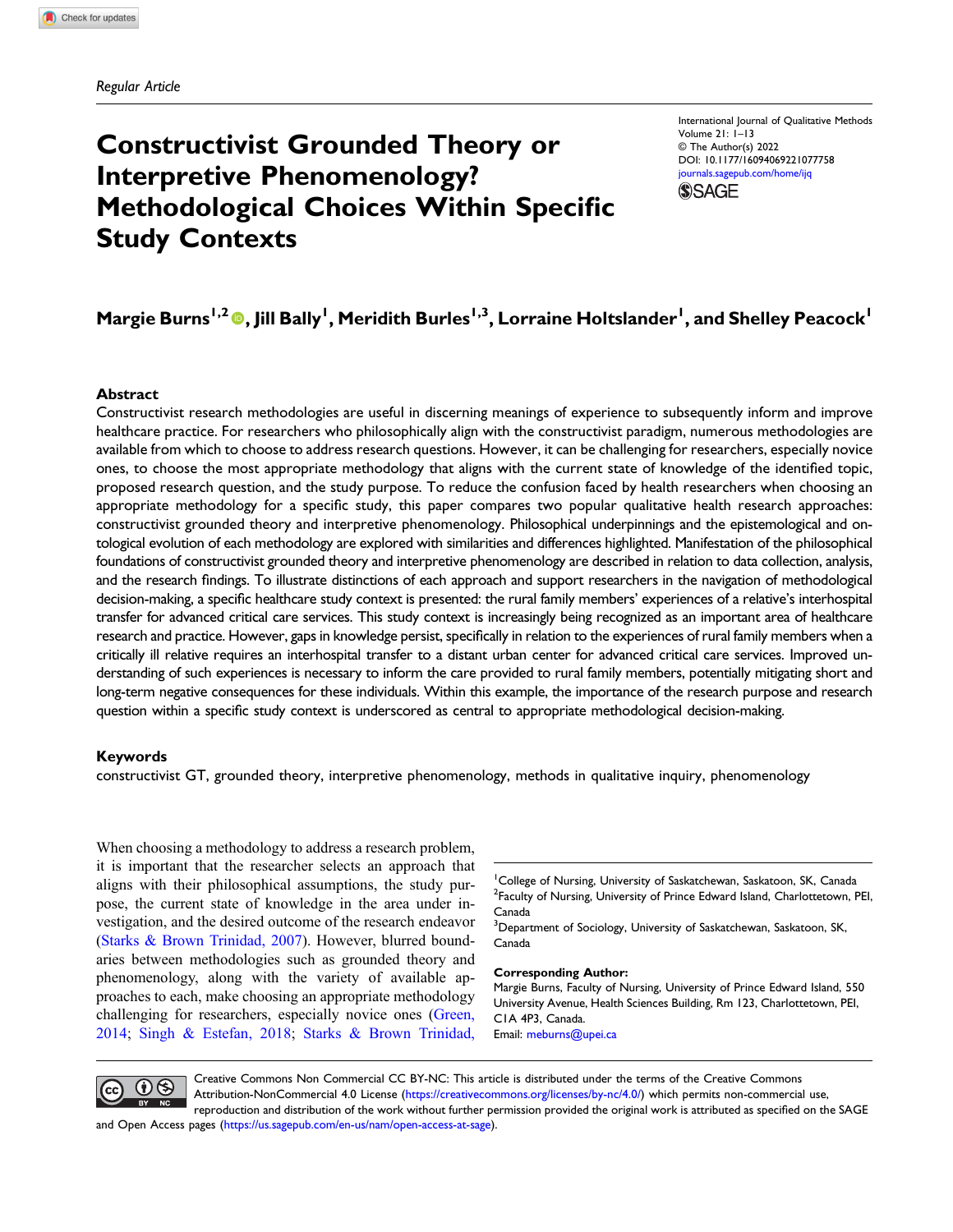| Example Study<br>Topic |                                                                                                                                                                                                                             | Understanding the Families' Experiences of Interhospital Transfers for Advanced Critical Care Services                          |  |
|------------------------|-----------------------------------------------------------------------------------------------------------------------------------------------------------------------------------------------------------------------------|---------------------------------------------------------------------------------------------------------------------------------|--|
| Methodology            | Constructivist Grounded Theory                                                                                                                                                                                              | Munhall's Interpretive Phenomenology                                                                                            |  |
| Ontology               | Truth is comprised of multiple realities                                                                                                                                                                                    |                                                                                                                                 |  |
| Epistemology           | Subjective and value-relative and value mediated. Researchers seek inter-subjectivity; a shared subjective awareness and<br>understanding within research relationships. Knowledge is co-constructed and constantly revised |                                                                                                                                 |  |
| Research<br>Questions  | cope/navigate/adapt to phenomena                                                                                                                                                                                            | Focus on social processes such as how individuals  Focus on meanings of lived experiences of phenomena                          |  |
| Data Collection        | Interviews, observations, group discussions,<br>researcher memo-writing, various forms of media                                                                                                                             | Interviews, various forms of media, researcher journal, participant<br>journaling, guided writing                               |  |
| Data Analysis          | Coding, constant comparison, memoing, theoretical<br>sampling                                                                                                                                                               | Explore that which lies beneath this experience, thereby enhancing<br>our understanding of the participant's being-in-the-world |  |
| <b>Findings</b>        | Substantive Theory                                                                                                                                                                                                          | <b>Narrative</b><br>Life-worlds                                                                                                 |  |
| Strengths              | Multiple realities allow for<br>holistic view                                                                                                                                                                               | Enhanced appreciation for the multiple possible meanings of<br>experience                                                       |  |
|                        | Good for exploratory study                                                                                                                                                                                                  | Supports individualized care                                                                                                    |  |
|                        | Shared meanings constructed in natural<br>environments-context specific                                                                                                                                                     | Narrative is a call to action for positive change                                                                               |  |
| Limitations            | Middle range theory offers some explanatory power Context specific<br>that is context specific                                                                                                                              |                                                                                                                                 |  |
|                        | Multiple meanings<br>Descriptive<br>May need to go beyond to test theory                                                                                                                                                    | Does not provide specific, standardized recommendations for<br>practice                                                         |  |

<span id="page-1-0"></span>Table 1. Comparison of Methodologies.

[2007](#page-12-0)). In this paper, constructivist grounded theory (CGT) and interpretive phenomenology will be compared with the aim of reducing the confusion faced by health researchers when choosing an appropriate constructivist methodology for a particular study. To illustrate methodological distinctions and appropriate researcher decision-making, a specific study context is described: the rural family members' experiences of a relative's interhospital transfer (IHT) for advanced critical care services.

The methodologies of CGT and interpretive phenomenology were chosen for comparison because: (a) arising from the constructivist paradigm, they are not philosophically contradictory; (b) they move beyond description of phenomena and delve into meanings; and (c) they aim to understand and/or interpret the nature of experiences and, therefore, are useful to inform healthcare practice ([Lincoln et al., 2018\)](#page-11-1). Furthermore, to the best of our knowledge, the utility of these two methodologies within specific contexts of health research has not previously been compared. In comparing these methodologies, the nature of methodological decision-making when developing a study is explicated which can assist other researchers in their own navigation of such difficult choices. [Table 1](#page-1-0) provides a synopsis of the comparison of methodologies.

### Comparison of Constructivist Grounded Theory and Interpretive Phenomenology

Both CGT and interpretive phenomenology evolved from distinct intellectual traditions ([Starks & Brown Trinidad, 2007](#page-12-0)). Constructivist grounded theory arose from the influences of Glaserian grounded theory and Straussian grounded theory ([Charmaz et al., 2018](#page-10-0)). Interpretive phenomenology, both a philosophy and a research methodology, originated within the work of the phenomenological philosophers Husserl and Heidegger [\(Dowling, 2007](#page-10-1); [Mackey, 2005;](#page-11-2) [Munhall, 1989](#page-11-3)). As research methodologies, grounded theory and phenomenology have roots within and span numerous health-related disciplines including medicine, nursing, and psychology [\(Charmaz & Thornberg, 2020;](#page-10-2) [Giorgi, 2009;](#page-11-4) [Munhall, 2012](#page-11-5)). Below, the origin, development, and methods of CGT and interpretive phenomenology will be explored and compared. [Table 2](#page-2-0) provides a synopsis of the evolutionary overview of these two methodologies.

### Positivist/Post-positivist Origins of Methodologies

Early versions of grounded theory and phenomenology, as first described during the prevailing positivist perspective of the time (Denzin  $& Lincoln, 2018$ ), subscribed to a realist ontology and were objective in their epistemologies ([Charmaz](#page-10-4) [& Bryant, 2010;](#page-10-4) [Koch, 1995\)](#page-11-6). Subsequently, within the realm of qualitative inquiry, significant shifting in paradigmatic foundations resulted in the evolution of these methodologies to include a relativist ontological position and constructivist approach to scientific inquiry ([Annells, 1996a](#page-10-5), [1996;](#page-10-6) [Charmaz](#page-10-4) [& Bryant, 2010;](#page-10-4) [Denzin & Lincoln, 2018](#page-10-3)). Below, an overview of the evolution of these two fields of inquiry is offered.

Grounded theory was first described by [Glaser and Strauss](#page-11-7) [\(1967\)](#page-11-7) as a research methodology for inquiries in the field of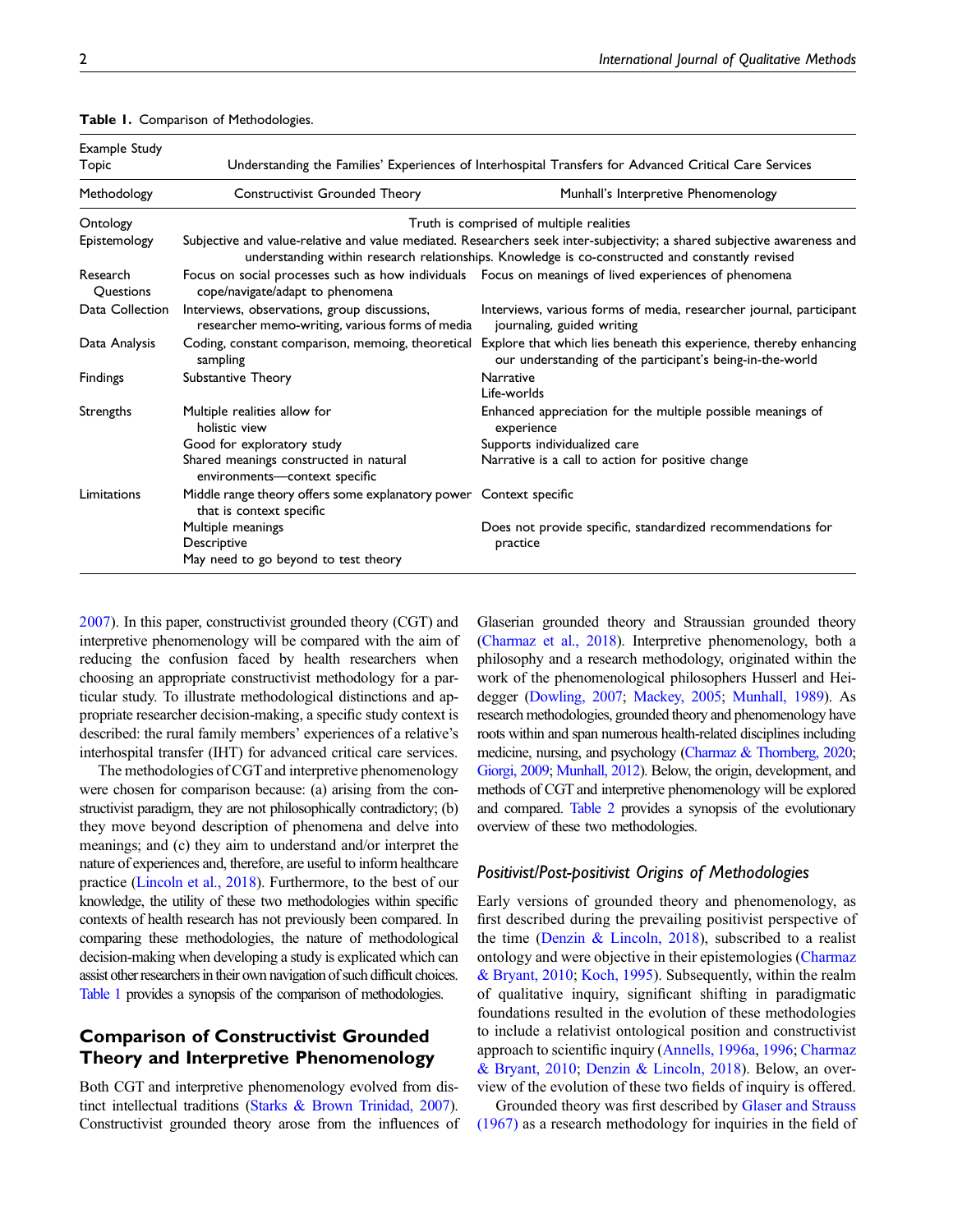|                                               | Grounded Theory                                                 | Phenomenology                                                             |
|-----------------------------------------------|-----------------------------------------------------------------|---------------------------------------------------------------------------|
| Creator(s)                                    | Glaser and Strauss (1967)                                       | Husserl (early 20 <sup>th</sup> century)                                  |
| Paradigm &                                    | Post-positivist                                                 | Positivist                                                                |
| philosophical underpinnings                   | Pragmatism<br>Symbolic interactionalism                         | Philosophy of phenomenology; Human experience<br>is the root of knowledge |
| Researcher stance                             | Neutral, objective                                              | Neutral, objective                                                        |
| Author of evolutionary turn of<br>methodology | Charmaz (2000): Constructivist grounded<br>theory               | Heidegger (1960s): Interpretive phenomenology                             |
| Paradigm &                                    | Constructivism                                                  | Constructivism                                                            |
| Philosophical underpinnings                   | Pragmatism<br>Symbolic interactionalism<br>World is interpreted | Understanding through being-in-the-world<br>Life-worlds                   |
| Researcher stance                             | Subjective, co-constructor of<br>knowledge                      | Subjective, co-constructor of knowledge                                   |

#### <span id="page-2-0"></span>Table 2. Evolutionary Overview.

sociology [\(Cutcliffe, 2000\)](#page-10-7). In response to the position of privilege held by quantitative research methods as the only legitimate means to scientific inquiry in sociology, Glaser and Strauss sought to address the resultant marginalization of qualitative research through development of grounded theory as a methodology that was successful in "legitimating inductive qualitative research" ([Charmaz et al., 2018](#page-10-0), p. 413). The goal of grounded theory is to develop an explanatory theoretical representation of human behavior within a social context that is grounded in data from participants ([Creswell](#page-10-8) [& Creswell, 2018;](#page-10-8) [Glaser & Strauss, 1967;](#page-11-7) [Keane, 2015;](#page-11-8) [Wuest, 2012](#page-12-2)).

Since its inception, grounded theory has been used in many disciplines including nursing ([Cutcliffe, 2000\)](#page-10-7) and is, in fact, the most popular qualitative research methodology ([Charmaz](#page-10-0) [et al., 2018\)](#page-10-0). This methodology has undergone several evolutionary turns resulting in three main approaches to conducting a grounded theory inquiry: Glaserian or classic, Straussian, and the CGT approach [\(Berthelsen et al., 2017;](#page-10-9) [Keane, 2015;](#page-11-8) [Wuest, 2012\)](#page-12-2). There is variation across the three approaches to grounded theory with some scholars perceiving objectivist undertones in both the Glaserian and Straussian approaches [\(Charmaz & Thornberg, 2020](#page-10-2)), while this is disputed by [Wuest](#page-12-2) [\(2012\)](#page-12-2) who considers the active engagement of the researcher to be more subjective in nature. Thus, there is debate and confusion in the literature regarding the nature of grounded theory and how it is situated in terms of research paradigm [\(Cutcliffe, 2000](#page-10-7); [Keane, 2015](#page-11-8); [Wuest, 2012\)](#page-12-2).

Generally, it is acknowledged that Glaserian grounded theory is based on the assumption that "the data speaks for itself" [\(Reay et al., 2016,](#page-11-9) p. 27), thereby resulting in theory being revealed to the researcher which aligns this methodology within the post-positivist paradigm ([Annells, 1996a](#page-10-5); [Berthelsen](#page-10-9) [et al., 2017](#page-10-9); [Duchscher & Morgan, 2004;](#page-10-10) [Keane, 2015](#page-11-8); [Reay](#page-11-9) [et al., 2016\)](#page-11-9). [Annells \(1996a\)](#page-10-5) notes that the relativist ontology and subjectivist epistemology of Straussian grounded theory places this approach closer to the constructivist paradigm; yet [Charmaz et al. \(2018\)](#page-10-0) and [Keane \(2015\)](#page-11-8) identify that the Straussian method is objective in nature and, as such, is underpinned by positivist assumptions.

Broadly speaking, the philosophical underpinnings of grounded theory approaches are linked to pragmatism and symbolic interactionism ([Wuest, 2012](#page-12-2)). Pragmatism is the theoretical position where the useful or practical is privileged over the theoretical ([Seigfried, 2000](#page-12-3)). According to pragmatism, theory is closely connected to practice and the development of knowledge is assessed in terms of its effectiveness to create change ([Alvesson & Skoldberg, 2018;](#page-10-11) [Seigfried, 2000](#page-12-3); [Wuest, 2012](#page-12-2)). When seeking knowledge from the approach of pragmatism, it is understood that reality cannot be comprehended by deduction from theory; rather, it emerges inductively during the course of investigation of human experience using the method of "constant empirical verification" ([Wuest, 2012](#page-12-2), p. 228). Through this inductive process, the understanding of human experience is dynamic, evolving, situated within context, and value laden [\(Wuest, 2012](#page-12-2)).

Symbolic interactionism is an approach to the study of human living that assumes:

(a) individuals act toward things on the basis of the meanings that things have for them; (b) the meaning of such things is derived from or arises out of, the social interaction with other individuals; and (c) these meanings are handled in, and modified through, an interpretive process used by the person in dealing with the thing he [she] encounters ([Blumer, 1969,](#page-10-12) p.2).

Therefore, when undertaking a grounded theory inquiry, symbolic interactionism guides the researcher to see human behaviors as reactions to symbolic meanings that are both created and dynamic in response to social interaction and contexts ([Cutcliffe, 2000](#page-10-7); [Wuest, 2012](#page-12-2)).

Much like grounded theory, phenomenology has undergone significant evolution and development since it was first described, resulting in phenomenological methodologies that span the continuum of paradigms ([Annells, 1999\)](#page-10-13). Husserl, a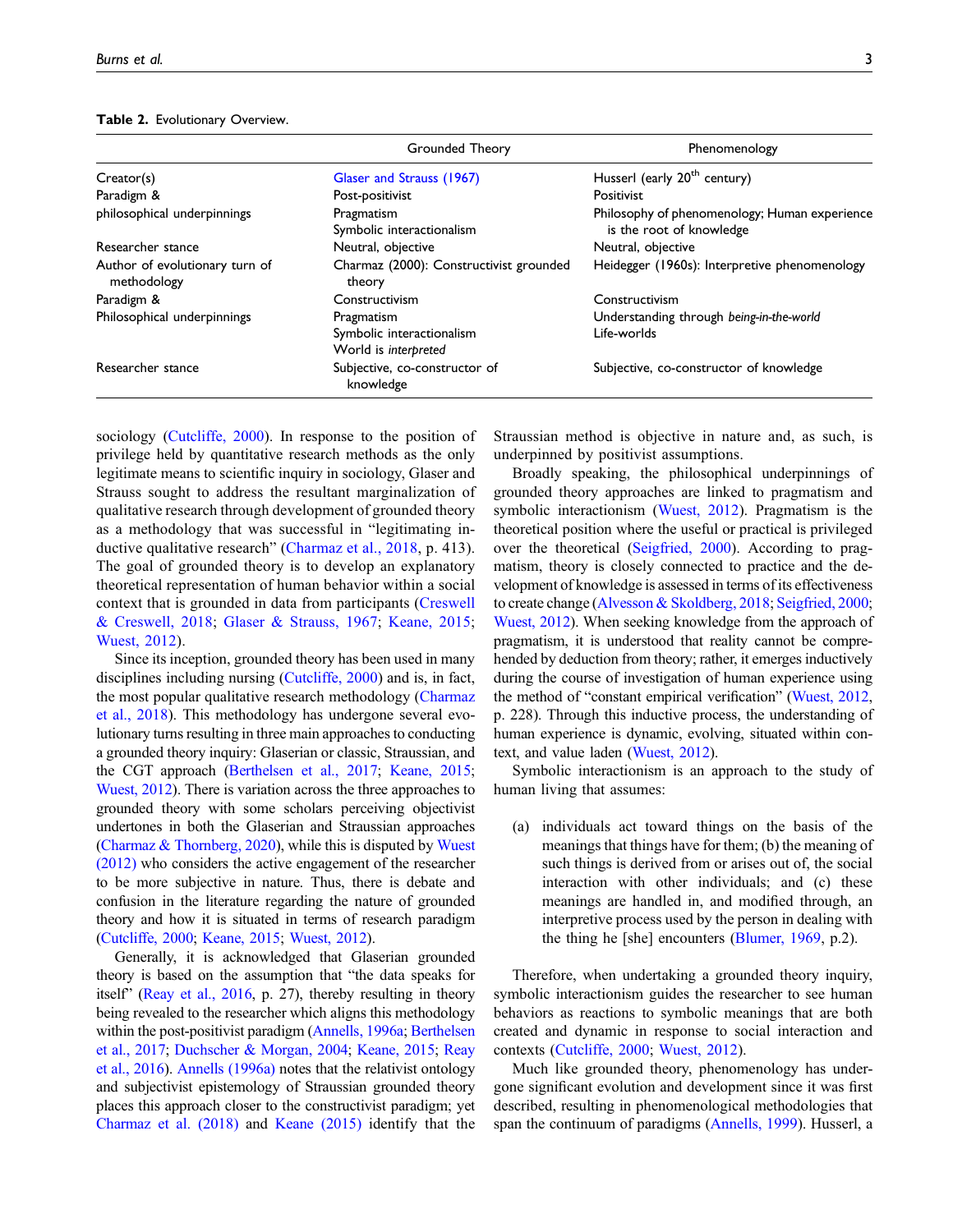German philosopher, articulated his philosophy of phenomenology prior to the first World War in response to the dominance of the empiricist philosophy of science of the time [\(Dowling, 2007;](#page-10-1) [Munhall, 1989](#page-11-3)). According to [Carman](#page-10-14) [\(2006\)](#page-10-14), Husserl opposed the philosophical perspective that human experience was irrelevant and ignored in favor of objective pursuits of knowledge associated with naturalism. Rather, Husserl conceived human experience to be the root of knowledge and asserted that this knowledge of human experience could be objectively obtained using the technique of bracketing researcher presuppositions ([Carman, 2006;](#page-10-14) [Koch,](#page-11-6) [1995](#page-11-6); [Racher & Robinson, 2002](#page-11-10)). It is through this objective approach to knowledge that the influence of Cartesian duality, or the division between the mind and body, place Husserl's philosophy of phenomenology within the post-positivist paradigm ([Koch, 1995;](#page-11-6) [Lincoln et al., 2018](#page-11-1)). However, Husserl's phenomenological philosophy is considered to be a

science of subjectivity, where reality as lived experience may be elicited from the consciousness and then objectively described [\(Carman, 2006;](#page-10-14) [Koch, 1995](#page-11-6)). In this way, Husserl's phenomenological philosophy was a departure from the dominant empiricist approach to knowledge [\(Carman, 2006\)](#page-10-14). The methodologies of grounded theory and phenomenol-

ogy are distinct in their origins, yet their methodological evolution within a shared context of philosophy and scientific thought has resulted in commonalities and blurred boundaries [\(Starks & Brown Trinidad, 2007](#page-12-0)). Below, these philosophical influences on research method will be explored.

### Positivist/Post-positivist Philosophical Underpinnings Manifest in Method

Data Collection and Analysis. While philosophical differences exist between approaches to grounded theory, there are some procedures in the research process that are common to all three grounded theory methodologies including coding, constant comparison, category development, memoing, theoretical sampling, and ongoing conceptualization [\(Keane, 2015\)](#page-11-8). The components common to all three grounded theory approaches will be briefly described before an exploration of the influences of positivism/post-positivism is offered.

In a grounded theory inquiry, following collection of qualitative data often via interviews or observations, data analysis commences with coding whereby the researcher breaks the data into parts to identify and name concepts perceived to fit with the datum ([Duchscher & Morgan, 2004;](#page-10-10) [Mills et al., 2006a](#page-11-11); [Wuest, 2012](#page-12-2)). As coding proceeds, the researcher employs the method of constant comparison to compare individual datum and their associated interpretations in relation to how they are theoretically similar or different; as coding and constant comparison continue, relationships between codes emerge and data are gradually grouped together to form categories ([Charmaz, 2014;](#page-10-15) [Duchscher & Morgan,](#page-10-10) [2004](#page-10-10); [Mills et al., 2006b;](#page-11-12) [Wuest, 2012\)](#page-12-2).

Relationships between categories are considered and theorizing related to the phenomenon of interest continues with the assistance of memoing ([Wuest, 2012\)](#page-12-2). Memoing refers to the reflective writing process of the researcher whereby conceptual ideas related to the data are generated [\(Alvesson &](#page-10-11) [Skoldberg, 2018;](#page-10-11) [Duchscher & Morgan, 2004;](#page-10-10) [Mills et al.,](#page-11-11) [2006a\)](#page-11-11). As the essential process of memoing proceeds, relationships between categories are discerned by the researcher and the core category or central concept to which all concepts relate is identified ([Alvesson & Skoldberg, 2018;](#page-10-11) [Charmaz,](#page-10-15) [2014;](#page-10-15) [Wuest, 2012\)](#page-12-2). Through these processes, a tentative theoretical account of the phenomenon is developed by the researcher ([Alvesson & Skoldberg, 2018](#page-10-11); [Wuest, 2012\)](#page-12-2).

To enhance theoretical saturation, whereby concepts and categories are perceived as complete and ongoing data collection does not elicit additional insights ([Charmaz &](#page-10-2) Thornberg,  $2020$ , and to determine the fit of this initial theoretical rendering with the phenomenon of interest, theoretical sampling is performed ([Wuest, 2012](#page-12-2)). Theoretical sampling involves recruiting additional participants and collecting data from the perspective of the emerging theory ([Wuest, 2012](#page-12-2)). At this stage, if relationships between concepts do not maintain consistency, additional analysis is required, and the theory is abstracted so that all data fit within the emerging theory ([Charmaz, 2014;](#page-10-15) [Wuest, 2012](#page-12-2)). Data are collected until there are no discrepancies noted in the emerging theory ([Duchscher & Morgan, 2004](#page-10-10); [Wuest, 2012\)](#page-12-2). The literature is then reviewed, and comparisons made between existing theory and the theory generated from the grounded theory inquiry [\(Wuest, 2012\)](#page-12-2). The researcher then proceeds with writing the final report of the grounded theory inquiry ([Wuest, 2012\)](#page-12-2).

Specific to the approaches of Glaserian grounded theory, Straussian grounded theory, and descriptive phenomenology, the influence of positivism/post-positivism is evident. For example, in Glaserian and Strausian grounded theory, the researcher, seeking to uncover an unbiased theory of an external reality, maintains a separation between self, the data, and research participants [\(Charmaz & Thornberg, 2020;](#page-10-2) [Keane, 2015](#page-11-8)). Similarly, the influence of post-positivism is also manifest in descriptive phenomenology whereby the researcher brackets or sets aside personal beliefs and as-sumptions in an effort to remove researcher bias ([Koch, 1995\)](#page-11-6). As such, descriptive phenomenology, informed by the philosopher Husserl, seeks to objectively describe an external reality [\(Giorgi, 2009;](#page-11-4) [Koch, 1995](#page-11-6)).

Research Findings. A Glaserian or Strausian grounded theory inquiry results in the discovery of a theory of a singular reality that is presumed to be verifiable in future studies ([Annells,](#page-10-5) [1996a;](#page-10-5) [Charmaz & Bryant, 2010;](#page-10-4) [Charmaz & Thornberg,](#page-10-2) [2020\)](#page-10-2). The philosophical underpinnings of post-positivism likewise influence the product of descriptive phenomenology. Upon completion of a descriptive phenomenological study, an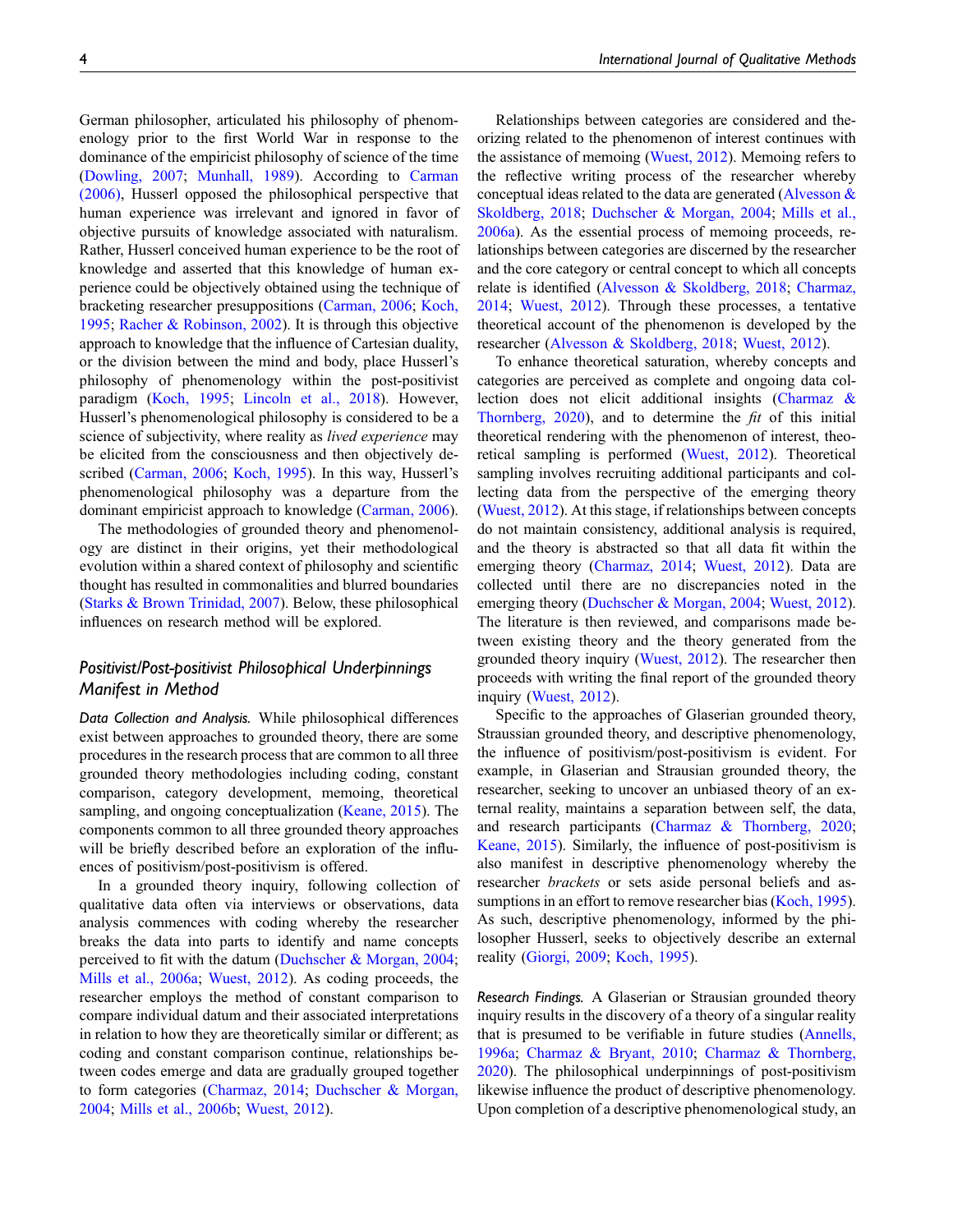acontextual description of the phenomenon of interest is produced, untouched by researcher bias ([Dowling, 2007](#page-10-1)).

#### Evolutionary Turn to Constructivism

A paradigmatic evolutionary turn in grounded theory was noted when Charmaz, a recognized constructivist grounded theorist, developed an approach flowing from both Glaser and Strauss that sought to address the omission of the subjective nature of individual realities ([Charmaz et al., 2018](#page-10-0); [Mills et al.,](#page-11-11) [2006a](#page-11-11)). According to the CGT approach, human actions influence and construct both the phenomenon under study and the research inquiry itself (Charmaz at al., 2018). In adopting the CGT methodology, researchers are encouraged to explore values and nurture relationships between the researcher and participant; as such, this grounded theory methodology is relativist in ontology, epistemologically subjective and, thus, is situated within the constructivist paradigm ([Mills et al.,](#page-11-11) [2006a](#page-11-11); [Wuest, 2012\)](#page-12-2).

As with previous grounded theory methodologies, pragmatism and symbolic interactionalism are also foundational for CGT [\(Charmaz et al., 2018\)](#page-10-0). However, by examining the dynamic connections between meaning and human behavior through an interpretive lens, the influence of pragmatism and symbolic interactionalism are more developed within this methodology ([Charmaz et al., 2018](#page-10-0)). Indeed, the CGT approach considers the perspective of symbolic interactionalism as a lens through which a participant's view of the world is interpreted, not understood as an exact duplicate of it ([Da](#page-10-16) [Graça Oliveira Crossetti et al., 2016](#page-10-16)).

A similar constructivist turn in the foundations of phenomenology occurred when Heidegger, a student of Husserl and widely considered to be the founder of interpretive phenomenology, built upon the philosophical work of his mentor resulting in a significant philosophical shift in phenomenology ([Annells, 1996b](#page-10-6); [Burns & Peacock, 2019\)](#page-10-17). Heidegger asserted that it is impossible to obtain an unbiased perspective of meaning or knowledge; rather, in the act of understanding, individuals invariably bring personal histories and biases and, therefore, subjectively influence the development of knowledge [\(Carman, 2006;](#page-10-14) [Guignon, 2006;](#page-11-13) [Koch,](#page-11-6) [1995\)](#page-11-6). Thus, Heidegger's philosophy of phenomenology disputes Husserl's assumption of Cartesian duality whereby a description of lived experience accessed from consciousness could be objectively obtained through the technique of bracketing ([Carman, 2006](#page-10-14); [Koch, 1995](#page-11-6); [Mackey, 2005\)](#page-11-2). It was these differences in philosophical understandings that led Heidegger to develop a new branch of phenomenology referred to as Heideggerian or interpretive phenomenology [\(Annells, 1996b](#page-10-6); [Burns & Peacock, 2019\)](#page-10-17). Distinct from Husserl's descriptive phenomenology, the philosophical assumptions of this branch of phenomenology firmly place it within the constructivist paradigm [\(Annells, 1999\)](#page-10-13).

In contrast to Husserl's descriptive phenomenology that is epistemological in nature and pursues "what can be known…

about the world and the objects within it", Heidegger's phenomenology is ontological in its approach to understanding ([Annells, 1996b](#page-10-6); [Koch, 1995](#page-11-6); [Mackey, 2005,](#page-11-2) p. 181). Understanding is achieved through "being-in-the-world" or what Heidegger refers to as *Dasein* ([Annells, 1996b,](#page-10-6) p. 706). Heidegger conceptualized individuals as inextricably linked to the world and, as such, they both construct the world and are constructed by the world [\(Koch, 1995\)](#page-11-6). Thus, Heideggerian phenomenology is unique in its approach to knowledge: the researcher must "seek for understanding of the meaning of Being, rather than for what can be known" ([Mackey, 2005](#page-11-2), p. 181).

In searching for the meaning of Being, the interpretive phenomenological researcher must consider the nature of human existence in relation to the philosophical notions (also known as the life-worlds) of embodiment, spatiality, temporality, and care [\(Mackey, 2005](#page-11-2); [Taylor, 2006\)](#page-12-4). Understandings gained during an interpretive phenomenological inquiry are co-constructed and occur through being-in-the-world and the process of the hermeneutic circle [\(Koch, 1995;](#page-11-6) [Mackey,](#page-11-2) [2005](#page-11-2)). The hermeneutic circle is the phenomenological mode of understanding in which individuals with their existing knowledge gain increasing understanding through being-in-the-world and moving backward and forward from incomplete to more complete understanding [\(Koch, 1995](#page-11-6); [Mackey, 2005](#page-11-2)). Thus, according to interpretive phenomenology, an individual's preunderstandings are the context within which interpretation occurs ([Koch, 1995](#page-11-6); [Mackey,](#page-11-2) [2005](#page-11-2)). It is in this way that the findings of an interpretive phenomenological inquiry are co-constructed [\(Koch, 1995](#page-11-6)). These philosophical concepts and their influence on research methods will be described below.

Embodiment, a key tenet of interpretive phenomenology, is noticeably absent from Heidegger's seminal work Being and Time ([1953/2010\)](#page-11-14). However, it is thought that Heidegger's omission of the influence of the body on Being is intentional in an effort to break the Cartesian assumption that individuals have a body and are "self-contained subjects with no roots to a shared, historical lifeworld" [\(Aho, 2009,](#page-10-18) p. 9; [Leonard, 1994](#page-11-15)). This absence was addressed by phenomenologist Merleau-Ponty who described how human existence is experienced through our bodies ([Aho, 2005;](#page-10-19) [Taylor, 2006\)](#page-12-4). The mind and body are viewed as inseparably intertwined and "emotions, interpretations, and sensations are interrelated with one another and experienced almost simultaneously" ([Orbanic,](#page-11-16) [1999](#page-11-16), p. 142). Through an awareness of emotions and bodily experiences, meaning emerges [\(Fjelland & Gjengedal,](#page-11-17) [1994](#page-11-17); [Orbanic, 1999\)](#page-11-16).

Spatiality is a Heideggerian characteristic of being-in-theworld in which the individual is situated within space and brings elements of concern closer to them while holding others further away ([Mackey, 2005\)](#page-11-2). Spatiality must not be misunderstood as a measured or geographical space; rather, it is a concept the researcher must consider when seeking to understand the meaning of a participant's lived experience within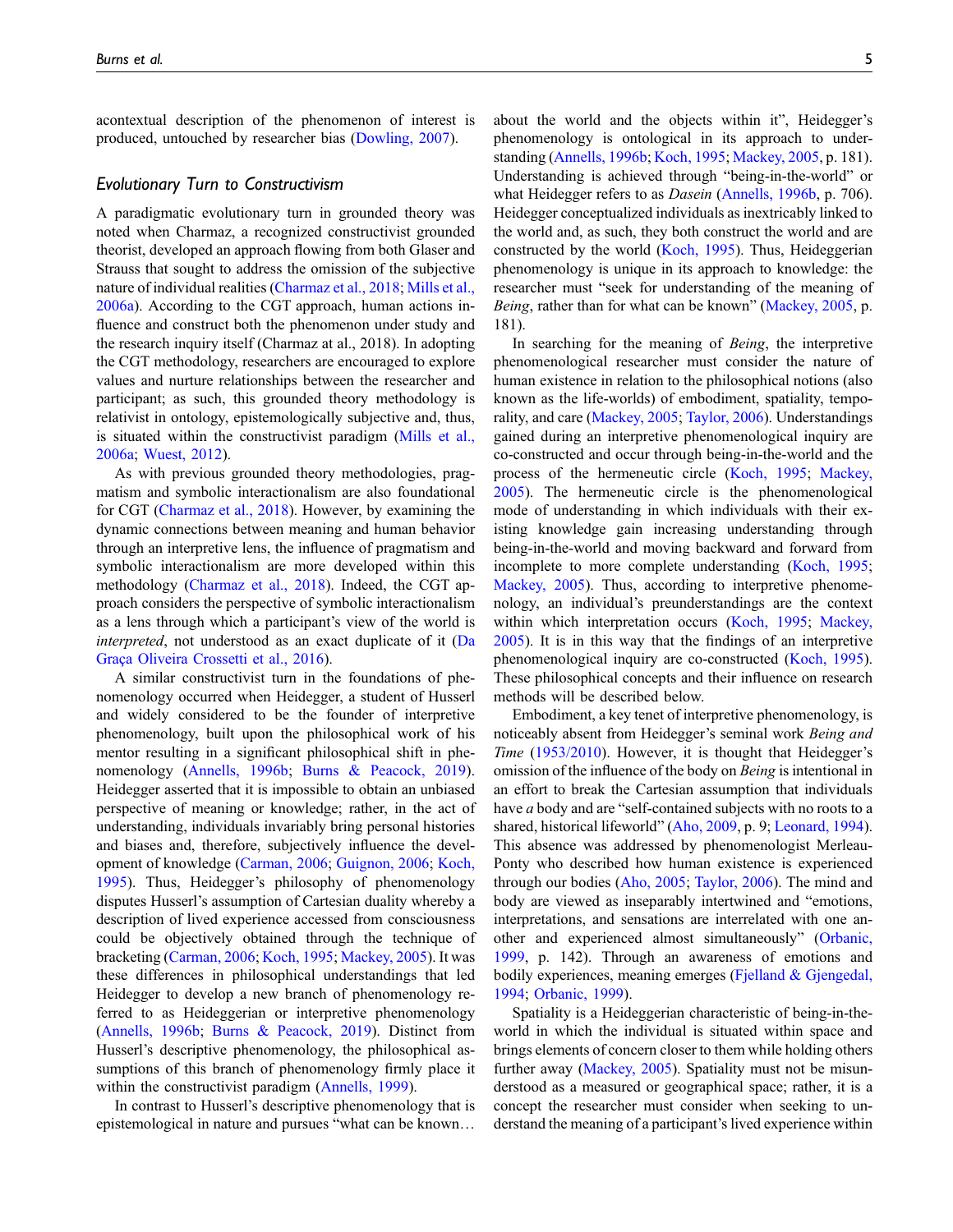space and recognizing what they bring near to them and what they hold at a distance [\(Mackey, 2005;](#page-11-2) [Orbanic, 1999](#page-11-16)).

To understand Being, one must understand that human experiences are temporal where at once, the past, present, and future occur simultaneously and interact with each other [\(Mackey, 2005;](#page-11-2) [Orbanic, 1999\)](#page-11-16). Consequently, "lived experiences are the culmination of persons' past, present, and future being-in-the-world" ([Orbanic, 1999](#page-11-16), p. 142). Thus, when conducting such research and searching for interpretations of meaning, the researcher must consider the experience of time in relation to the participant's descriptions of their lived experiences [\(Mackey, 2005](#page-11-2)).

Care (also known as *sorge*) refers to the way of *Being* toward others or things in a way that is relational and meaningful [\(Mackey, 2005](#page-11-2); [Orbanic,1999](#page-11-16)). Indeed, according to [Zimmerman \(2006\),](#page-12-5) "to be human means to be concerned about things and to be solicitous toward other people" (p. 300). The human caring response occurs in relation to people or things that are perceived to be meaningful; as such, meaningfulness and caring are intertwined and through knowing one, the other becomes known as well ([Orbanic, 1999](#page-11-16)).

### Constructivist Philosophical Underpinnings Manifest in Method

Data Collection and Analysis. Philosophically, CGT acknowledges multiple realities, knowledge that is contextual and always incomplete, and the unique subjective positions of the researcher and participant ([Charmaz et al., 2018](#page-10-0)). This is mirrored in interpretive phenomenology, informed by the philosopher Heidegger, which assumes the existence of multiple realities that cannot be fully known, and knowledge generation is a co-construction ([Koch, 1995;](#page-11-6) [Mackey, 2005\)](#page-11-2).

Despite some general similarities between the three schools of thought related to grounded theory, there are unique philosophical differences related to CGT. In contrast to the objectivist undertones of earlier grounded theory methodologies noted previously, the relativist ontology of CGT positions the researcher and participant as co-creators of meaning that results in a theory grounded in the experiences of both [\(Mills et al., 2006a\)](#page-11-11). Methodologically, this requires the researcher to have an awareness of underlying personal as-sumptions during the course of the inquiry ([Charmaz et al.,](#page-10-0) [2018](#page-10-0); [Mills et al., 2006a\)](#page-11-11). Additionally, during data collection that occurs primarily through interviews, observations, and various forms of media including researcher memos ([Keane,](#page-11-8) [2015](#page-11-8); [Mills et al., 2006a;](#page-11-11) [Mruck & Mey, 2019](#page-11-18)), the researcher must be highly engaged to listen attentively to the participant's experiences with openness ([Mills et al., 2006a\)](#page-11-11). The inclusion of reflexivity is important because it brings to the fore an awareness of the multiple and changing realities of both the researcher and participant as the study progresses [\(Charmaz](#page-10-0) [et al., 2018;](#page-10-0) [Keane, 2015\)](#page-11-8).

According to CGT, the researcher should aim to establish a relationship with the participant to mitigate any perceived

power imbalances; this can be achieved by the researcher investing their unique individuality into the course of the research [\(Mills et al., 2006a](#page-11-11)). The epistemological foundations of CGT are especially manifest during the interview where the "researcher and participant give and take from each other, the complexity of the area of interest being explored becomes apparent, and in turn gains density as the conversation about meaning ensues" ([Mills et al., 2006a](#page-11-11), p. 9). Indeed, when using this form of grounded theory, the researcher is directed to focus on the interaction between the researcher and participant as a point of analysis [\(Charmaz et al., 2018;](#page-10-0) [Mills](#page-11-11) [et al., 2006a\)](#page-11-11).

In addition to the general data analysis procedures that are common to the three schools of grounded theory, the constructivist grounded theorist must ensure that, while memoing and constructing theory, they abstract meaning from the data that remains grounded in the reality of both the researcher and the participants as co-constructors of the data ([Charmaz et al.,](#page-10-0) [2018;](#page-10-0) [Mills et al., 2006a](#page-11-11)). During data analysis, the researcher focuses on meaning, process, and action; furthermore, the researcher strives to delve below superficial meaning to come to know unspoken meaning through the appreciation of participants' values and beliefs ([Charmaz et al., 2018](#page-10-0); [Keane,](#page-11-8) [2015;](#page-11-8) [Mills et al., 2006a\)](#page-11-11). Influenced by constructivist origins, the researcher aims to penetrate beyond literal readings of data and instead undertake interpretive readings and reflexive readings whereby, respectively, the researcher actively forms an interpretation of the meaning of the data and reflects on their role in the co-construction of knowledge ([Mason, 2017\)](#page-11-19).

Memoing should include the researcher's reflections on relational aspects encountered during the interview and their influence on the co-creation of meanings [\(Mills et al., 2006a\)](#page-11-11). The researcher is a part of the research and the researcher's personal values shape their understanding of meanings ([Charmaz et al., 2018](#page-10-0); [Keane, 2015](#page-11-8)). Here, the influence of pragmatism is seen: researcher subjectivity informs action undertaken during the research process which then subsequently informs researcher interpretation ([Charmaz et al.,](#page-10-0) [2018\)](#page-10-0). It has been noted that CGT is a useful methodology to advance social justice because of its recognition that the resultant theory is co-constructed [\(Charmaz et al., 2018;](#page-10-0) [Keane, 2015\)](#page-11-8).

Both CGT and interpretive phenomenology are situated within the constructivist paradigm and, as such, methodological similarities are evident and inevitable. To illustrate the philosophical underpinnings of interpretive phenomenology as manifest in method, the interpretive phenomenological method described by [Munhall \(1994](#page-11-20); [2012\)](#page-11-5) will be presented. Munhall'[s \(1994\)](#page-11-20) interpretive phenomenological methodology is influenced by the work of Heidegger and her experiences as a healthcare provider (HCP) (i.e., nurse), researcher, and professor. According to [Munhall \(1994](#page-11-20); [2012\),](#page-11-5) phenomenology as a research methodology provides the opportunity to better understand the people that HCPs care for as individuals, rather than applying knowledge gained from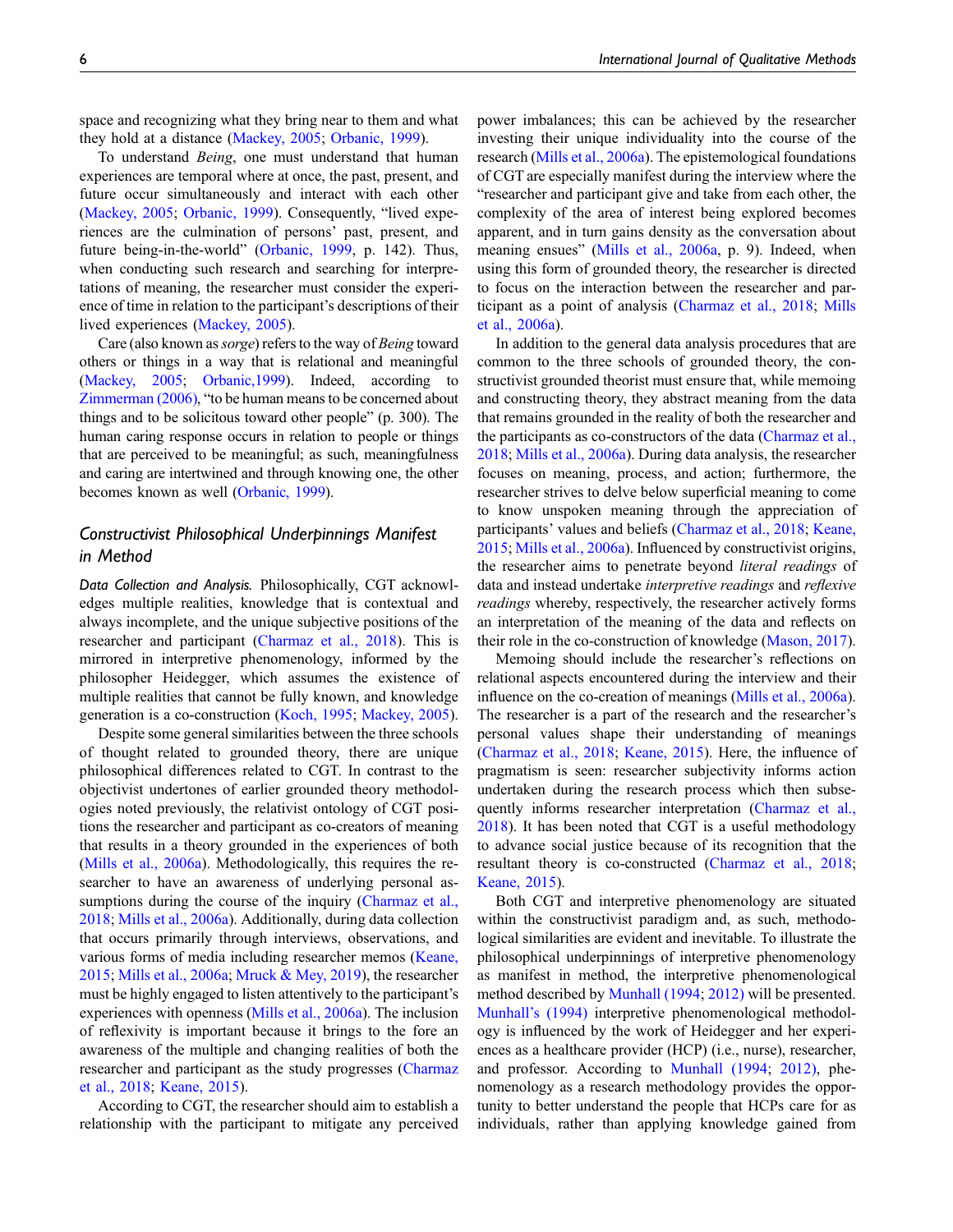"theory reflecting aggregates of individuals or the non-existent person" (2012, p. 170). [Munhall \(1994;](#page-11-20) [2012\)](#page-11-5) credits the increased interest in interpretive phenomenology to the rise of technology and the desire to offset traditional empiricism in practice with compassion and caring that is informed by meaning, thus enhancing communication between HCPs and their patients.

An interpretive phenomenological study begins with the researcher posing a question that aims to understand the nature of being human in a specific situation and, in doing so, what is hidden may be accessed thereby informing strategies for change [\(Crowther et al., 2017;](#page-10-20) [Leonard, 1989;](#page-11-21) [Munhall, 1994;](#page-11-20) [2012\)](#page-11-5). [Munhall \(2012\)](#page-11-5) acknowledges that all experience is situated within context and meaning is influenced by embodiment, space, time, and relationships. Here, the influence of the phenomenological philosophy of Heidegger is evident. Once a question is asked, the researcher recruits participants who have experienced the phenomenon of interest and are willing to share their experiences [\(Munhall, 2012\)](#page-11-5). [Munhall](#page-11-20) [\(1994;](#page-11-20) [2012\)](#page-11-5) stresses that there are no specific rules related to the number of participants that are recruited; rather, recruitment is guided by the nature of the phenomenon under study.

Data are typically collected from interviews as well as media such as photographs and films [\(Munhall, 1994](#page-11-20); [2012\)](#page-11-5). The researcher's approach to data collection involves a strategy that Munhall refers to as unknowing. This perspective of unknowing is achieved through the researcher acknowledging preconceptions and biases and, to the best of their ability, setting these aside during data collection so they are open to more clearly understand the unique, distinct perspectives of study participants [\(Munhall, 2012](#page-11-5)). Unknowing is facilitated by the use of journaling whereby the researcher documents their preunderstandings and biases [\(Munhall,](#page-11-5) [2012\)](#page-11-5). [Munhall \(2012\)](#page-11-5) emphasizes the importance of unknowing as a form of openness to subjectivity and unique perspectives, whereas knowing is a form of closure. As asserted by Heideggerian phenomenology, [Munhall \(1994\)](#page-11-20) acknowledges that bracketing as a phenomenological device may not be possible. Instead, she articulates that unknowing may be a better term to describe the attitude assumed by the researcher to allow different meanings to be accessed [\(Munhall, 1994](#page-11-20)).

During data collection, [Munhall \(2012\)](#page-11-5) encourages the researcher to engage in journaling, an activity that overlaps with, yet is distinct from the grounded theory strategy of memoing. As a tool for data analysis, memoing facilitates the generation of ideas and identification of theoretical categories [\(Alvesson & Skoldberg, 2018;](#page-10-11) [Charmaz, 2014](#page-10-15); [Duchscher &](#page-10-10) [Morgan, 2004;](#page-10-10) [Mills et al., 2006a](#page-11-11); [Wuest, 2012\)](#page-12-2) while attending to the inevitable influence of the researcher on understandings during a CGT inquiry ([Charmaz et al., 2018;](#page-10-0) [Keane, 2015](#page-11-8)). Like memoing, journaling includes reflections of researcher preconceptions and the influence of these on the meanings generated during the inquiry ([Munhall, 2012\)](#page-11-5). However, journaling in interpretive phenomenology avoids

the categorization of themes and instead chronicles the researcher's evolving understandings, personal growth, and increasing sensitivity to human experience, much like the hermeneutic circle described in Heideggerian philosophy ([Koch, 1995](#page-11-6); [Mackey, 2005](#page-11-2)). As such, [Munhall \(2012\)](#page-11-5) notes that the researcher is a co-creator of the findings of the study and as such will be changed by the inquiry.

Data collection and analysis are simultaneous and occur through the researcher listening to their self and others within the context of their life-worlds [\(Munhall, 2012\)](#page-11-5). Data collected from participants, media, and the researcher themselves is processed through the four life-worlds to enhance the understanding of meaning [\(Munhall, 2012\)](#page-11-5). These life-worlds, similar to the philosophical notions of embodiment, spatiality, temporality, and care described in Heideggerian philosophy, are identified by [Munhall \(2012\)](#page-11-5) as corporeality or embodiment, spatiality, temporality, and relationality. These four life-worlds are interconnected and together form the singular life-world of an individual ([Munhall, 1994](#page-11-20); [2012\)](#page-11-5).

Life-worlds offer a lens through which to consider and contemplate data, within context, when attempting to understand the unique meanings of experience as perceived by individuals ([Munhall, 1994](#page-11-20); [2012](#page-11-5)). When considering experiences through the life-world of corporeality, it is understood that the mind and body are not separate, but are as one, and phenomena are experienced by the mind, through the body ([Munhall, 2012\)](#page-11-5). The life-world of spatiality offers a lens to consider the environment or space within which an individual experiences phenomenon and thus contributes to unique, individual perspectives of meaning ([Munhall, 2012\)](#page-11-5). In addition to considering the physical environment, [Mackey](#page-11-2) [\(2005\)](#page-11-2) articulates that spatiality includes the metaphysical space where individuals may uniquely pull close or push away elements of experience thus revealing meanings that are more or less important to individuals. The life-world of temporality considers the influence of past experiences and history on meanings that arise during experience; at once, the past and future exist in and influence meanings formed in the present ([Munhall, 1994;](#page-11-20) [2012](#page-11-5)). Finally, relationality situates meanings of experience within the context of relationships among individuals ([Munhall, 2012\)](#page-11-5). When processing data through the life-world of relationality, the researcher is sensitive to and seeks out the unique and individual perception of relationships that are revealed, situated within context [\(Munhall, 2012](#page-11-5)).

Research Findings. "Grounded theory leads to 'why' questions and can locate the answers in the conditions of their production" [\(Charmaz, 2017,](#page-10-21) p. 299). Here, the influence of symbolic interactionalism can be seen where it is assumed that participants experience a common and shared "social psychological problem" that lies beneath the surface of awareness [\(Wuest,](#page-12-2) [2012,](#page-12-2) p. 230); the researcher seeks to access this problem and the means by which it occurs by searching for the meanings in objects, words, or non-verbal ways of communicating and how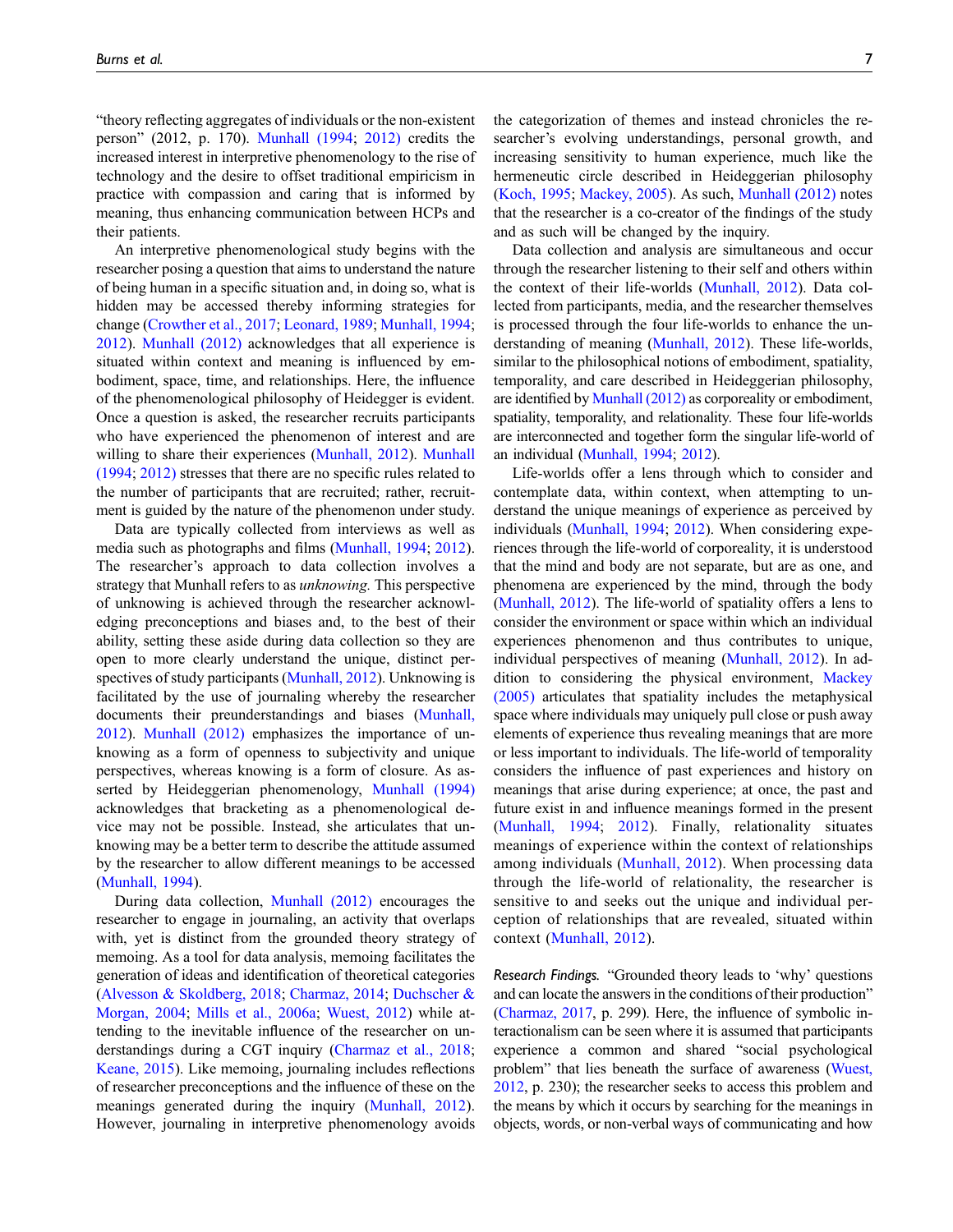these meanings influence human behaviors and interactions [\(Cutcliffe, 2000](#page-10-7); [Wuest, 2012](#page-12-2)).

The resulting theory from a CGT inquiry is contextually situated and a compilation of the participants' stories and the researcher's interpretation of the meanings ([Keane, 2015;](#page-11-8) [Mills et al., 2006a\)](#page-11-11). The research report within which the grounded theory is presented is written so that the voice of the participants and the researcher as author are heard, thereby acknowledging to the reader the shared experience between the researcher and participants and the co-creation of meaning about a phenomenon of importance [\(Mills et al., 2006a\)](#page-11-11).

In contrast to CGT, [Munhall \(2012\)](#page-11-5) suggests that interpretive phenomenology and its atheoretical approach to gaining an increased understanding provides a foundation from which to commence theorizing. This in-depth understanding of the meaning of experiences is communicated by the researcher in the form of individual participant narratives that subsequently inform the development of an overarching narrative based on the phenomenon studied [\(Munhall, 2012\)](#page-11-5). Once data are analyzed or processed and the researcher has engaged in "dwelling with the data" to glean the meaning of being in the phenomenon of interest, they write a narrative using the participant's language [\(Munhall, 2012](#page-11-5), p. 144). The researcher then returns to the participant(s) to determine if they accurately captured the meaning of being for them. Upon completion of the study, the researcher writes an overarching narrative of the meaning of the experience [\(Munhall, 2012\)](#page-11-5). It must be emphasized that Munhall encourages the researcher not to seek out and document similarities or differences in participant narratives; rather, the final overarching narrative "tells many different stories of meaning" [\(Munhall, 2012,](#page-11-5) p. 145). It is in this way that the individuality of meaning is maintained and aligns with Heideggerian philosophy.

### Utility of Constructivist Methodologies to Health Research

While grounded theory techniques (i.e., coding, memowriting) have been utilized in qualitative inquiries that do not result in the generation of theory ([Charmaz, 2017](#page-10-21)), the main purpose of the grounded theory methodology is to generate a theory ([Charmaz & Bryant, 2010;](#page-10-4) [Charmaz &](#page-10-2) [Thornberg, 2020](#page-10-2)). This product of a grounded theory inquiry aims to explain the behaviors of individuals that manifest within the social context; as such, this methodology is particularly useful to inform both healthcare practice and research that seek to develop and evaluate interventions in social contexts [\(Reay et al., 2016;](#page-11-9) [Starks & Brown Trinidad,](#page-12-0) [2007](#page-12-0); [Wuest, 2012\)](#page-12-2).

The values of HCPs such as nurses and the philosophy of phenomenology are closely aligned, both which are concerned with understanding the nature of being human within context [\(Dowling, 2007;](#page-10-1) [Leonard, 1989;](#page-11-21) [Mackey, 2005;](#page-11-2) [Munhall,](#page-11-5) [2012](#page-11-5)). Furthermore, interpretive phenomenology provides

health researchers with the ability to determine meanings of being for patients that can consequently impact understanding and improve healthcare practices ([Crowther et al., 2017;](#page-10-20) [Lincoln et al., 2018;](#page-11-1) [Matua & Van Der Wal, 2015;](#page-11-22) [Starks &](#page-12-0) [Brown Trinidad, 2007\)](#page-12-0). Thus, when embarking upon an inquiry, phenomenology is often a logical choice for health researchers ([Burns & Peacock, 2019](#page-10-17); [Leonard, 1989\)](#page-11-21). However, compared to CGT, is interpretive phenomenology a more appropriate research methodology within the context of health research?

### Methodological Choice Within a Specific Research Context

Above, two constructivist research methodologies have been explored in relation to their philosophical underpinnings and how these philosophical foundations manifest in method. In addressing a research problem, it is important that the researcher chooses a methodology that is commensurate with their worldview and appropriate for the aim of the study; doing so will enhance the strength of the inquiry ([Green, 2014;](#page-11-0) [Mills](#page-11-12) [et al., 2006b;](#page-11-12) [Starks & Brown Trinidad, 2007](#page-12-0)). To illustrate the distinctions between CGT and interpretive phenomenology, and support researcher decision-making when choosing the most appropriate methodology for a constructivist inquiry, a specific study context and associated methodological considerations are presented.

### Understanding Families' Experiences of Interhospital Transfers for Advanced Critical Care Services

Family members of critically ill patients are significantly affected by a relative's critical illness experience ([Svenningsen et al., 2017](#page-12-6)). Indeed, a relative's critical illness can have negative and severe long-term consequences for family members; sequelae may include the development of anxiety, depression, complicated grief, and post-traumatic stress disorder [\(Davidson et al., 2012](#page-10-22)). Increasing recognition and concern has motivated the healthcare community to better understand these experiences and address the negative consequences termed post-intensive care syndrome-family (PICS-F) ([Davidson et al., 2012](#page-10-22); [Harvey & Davidson,](#page-11-23) [2016;](#page-11-23) [Iwashyna, 2010](#page-11-24); [Marra et al., 2018](#page-11-25)).

The critical illness experience can increase in complexity if the patient's needs exceed the healthcare service capacity of the local hospital, thereby necessitating an IHT to an urban center a significant distance away for advanced critical care services. Recently, an integrative review of existing literature produced a conceptual map of this phenomenon that included potentiating and mitigating factors for the central constructs of anxiety and stress as experienced by family members ([Burns](#page-10-23) [& Petrucka, 2020\)](#page-10-23). However, it was noted that more research is required in this area of healthcare to inform enhanced family-centered care [\(Burns & Petrucka, 2020](#page-10-23)).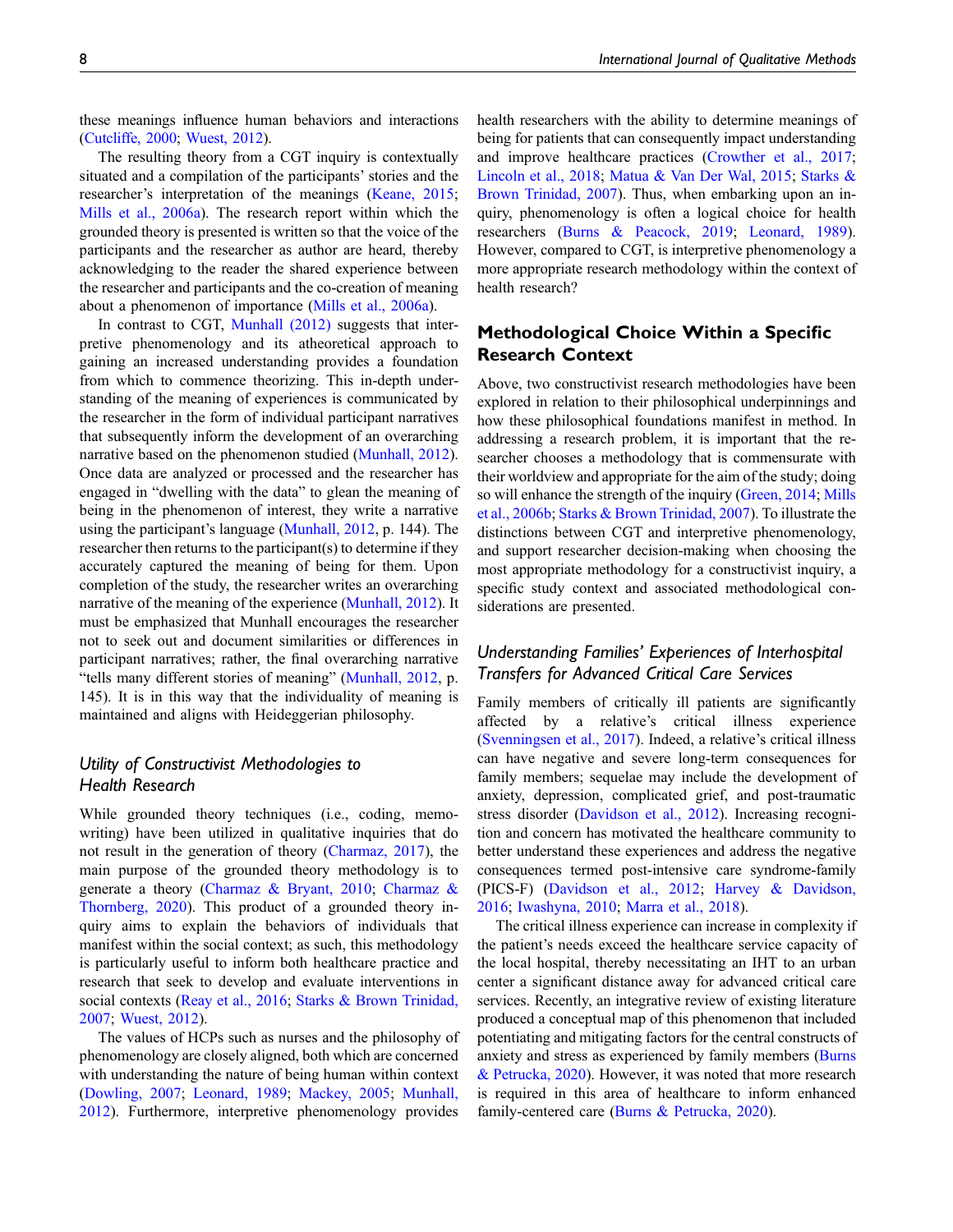| Criteria                                                                              | Grounded Theory | Phenomenology |
|---------------------------------------------------------------------------------------|-----------------|---------------|
| Aligns with researchers' philosophical perspective                                    |                 |               |
| Sheds light on multiple possible realities/meanings of a poorly understood phenomenon |                 |               |
| Generation of overarching narrative to inspire practice change                        |                 |               |
| Foundational for future theory production                                             |                 |               |
| Multiple lenses through which to view human experiences                               |                 |               |

<span id="page-8-0"></span>Table 3. Study Specific Rationale for Choosing Interpretive Phenomenology.

While research efforts have investigated PICS-F for nearly a decade, there has been little research conducted about the experiences of rural family members of critically ill patients who require an IHT for advanced critical care services. Existing research indicates that, in addition to the stress experienced during a relative's critical illness, rural family members may face additional physical, psychological, emotional, and financial burdens as a result of the IHT event [\(Burns et al., 2018\)](#page-10-24). Yet, as noted by [Burns and Petrucka](#page-10-23) [\(2020\)](#page-10-23), understanding of this phenomenon remains incomplete with persisting gaps in knowledge related to the experiences of family members unable to travel to the urban center. In addition, little is known about the experience of this phenomenon in cultural contexts outside Australia and the United Kingdom, and potential for development of short-term and long-term consequences for families. As it is important that HCPs care for both the critically ill patient and their family members ([McConnell & Moroney, 2015](#page-11-26); [McKiernan &](#page-11-27) [McCarthy, 2010](#page-11-27)), this dearth of healthcare knowledge is significant. With enhanced understanding, HCPs may be able to prevent or mitigate the negative consequences experienced by these family members.

Constructivist grounded theory is a useful methodology for addressing the concerns within the context of healthcare. A CGT inquiry generates theory that explains the behaviors and actions of individuals within context, often with respect to a social process; this product is useful to inform both healthcare practice and future research seeking to develop and evaluate interventions to support individuals [\(Charmaz, 2017;](#page-10-21) [Reay](#page-11-9) [et al., 2016;](#page-11-9) [Starks & Brown Trinidad, 2007;](#page-12-0) [Wuest, 2012\)](#page-12-2). However, from our perspectives, there are several advantages to interpretive phenomenology that distinguish it as the most appropriate methodology to address the stated research focus. [Table 3](#page-8-0) offers a synopsis of our reasoning related to methodological choice for this specific study context.

Interpretive phenomenology is ontological in its approach and seeks to delve deeply into the meaning of being, therefore, revealing that which is beyond the surface ([Crowther et al.,](#page-10-20) [2017;](#page-10-20) [Mackey, 2005\)](#page-11-2). Interpretive phenomenology aims to generate an enhanced understanding of a phenomenon and inspires HCPs to reconsider previously held assumptions of individual life experiences [\(Crowther et al., 2017;](#page-10-20) [Kleiman,](#page-11-28) [2004\)](#page-11-28). Where grounded theory generates explanatory theory through the organization and categorization of data, interpretive phenomenology avoids categorization and aims to shed light on the multiple possible meanings of phenomena to enhance the appreciation of new understandings of human experiences [\(Crowther et al., 2017\)](#page-10-20).

Some methods of interpretive phenomenology result in the generation of an overarching narrative that reveals the many possible meanings of experience (e.g., [Munhall, 2012\)](#page-11-5). As noted by [Dahlstrom \(2014\),](#page-10-25) narratives are a powerful and persuasive mode for communicating study findings to audiences. Through the use of narratives, potentially incorrect assumptions held by HCPs may be altered, healthcare interactions between the HCP and patient or family member en-hanced, and healthcare practices improved [\(Munhall, 2012](#page-11-5); [Orbanic, 1999;](#page-11-16) [Starks & Brown Trinidad, 2007\)](#page-12-0). This is especially important in critical care because of the documented misunderstanding that some critical care HCPs have in relation to the impact of critical illness on family members. As such, from our perspective, interpretive phenomenology is the most suitable fit for researchers who philosophically align with the constructivist paradigm and aim to gain an increased understanding of the rural family members' experiences of a relative's IHT for advanced critical care services.

For researchers who wish to enhance comprehension of the meanings of experiences for family members as understood through being-in-the world rather than developing a theory, interpretive phenomenology would be a more appropriate choice than CGT. Furthermore, phenomenology is an especially useful methodology in situations where the phenomenon of interest is poorly understood [\(Polit & Beck, 2017](#page-11-29)), as is the case with IHT. By offering initial understandings of the multiple possible meanings of experiences, interpretive phenomenology subsequently informs and strengthens CGT inquiries guided by research questions seeking to develop theories about the temporal processes of experiences ([Munhall, 2012](#page-11-5)). These considerations provide additional support for the use of an interpretive phenomenological approach when selecting a constructivist methodology to explore the family members' experiences of critical illness.

Interpretive phenomenology as described by [Munhall](#page-11-20) [\(1994](#page-11-20); [2012\)](#page-11-5) also provides several advantages of  $fit$  with regard to the proposed research context. As noted, family members of critically ill patients who undergo an IHT for advanced critical care services describe the additional physical, psychological, emotional, and financial burdens that they experienced ([Burns et al., 2018](#page-10-24)). However, this study also identified unique individual experiences during IHT such as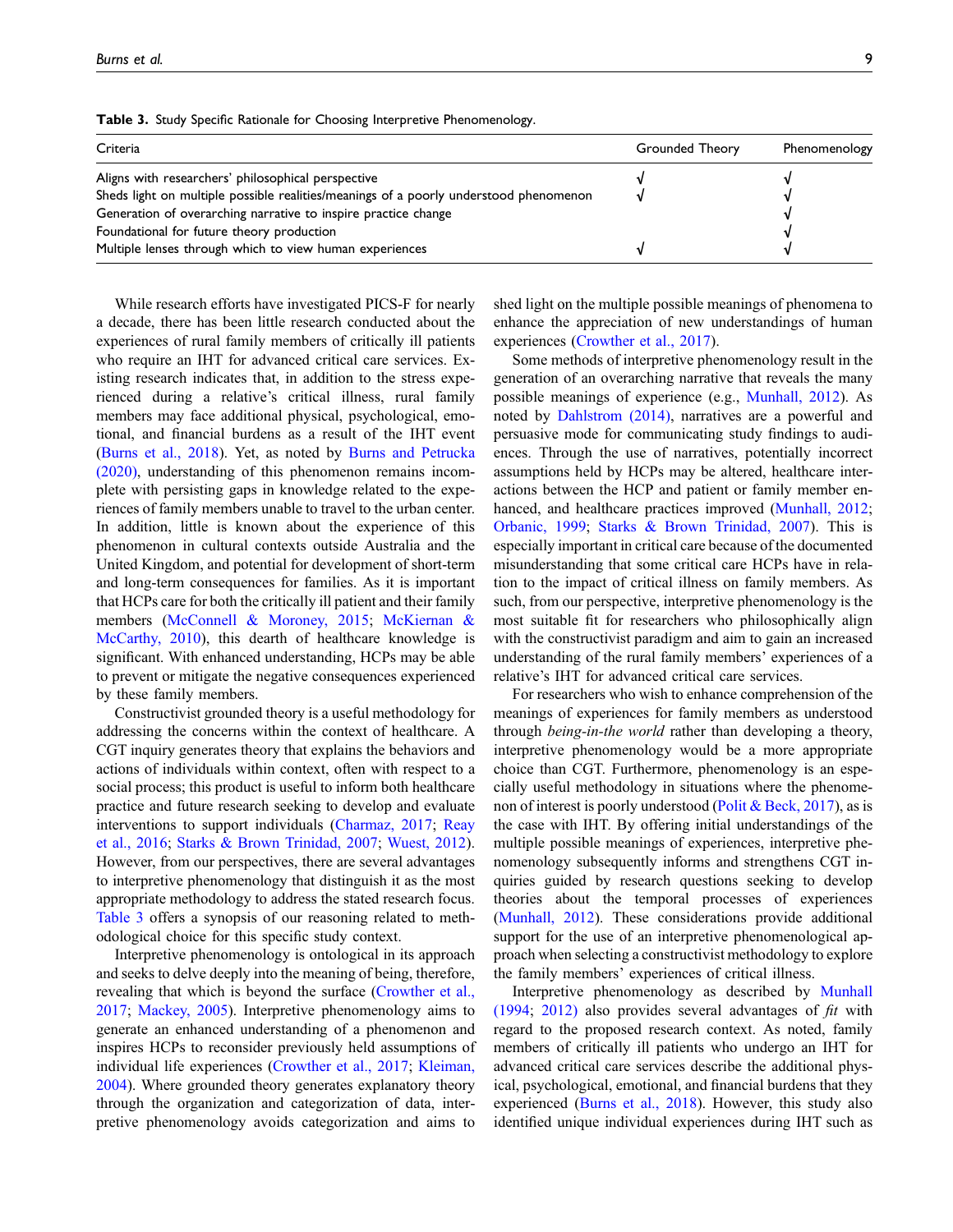changing family roles, the "difficulty [a participant] had consolidating her known reality to the reality presented to her" (p. 19), the transfer as being "demanding, exhausting, and frightening" (p. 19), and confusion over the past and what the future would hold "not knowing what had happened or what would happen to their loved one" [\(Burns et al., 2018](#page-10-24), p. 19- 20). Considering these descriptions of family members' experiences, it becomes clearer to us the utility of Munhall's interpretive phenomenology (1994; 2012) in gaining a holistic understanding of the meaning of such experiences. With this foundational, holistic understanding, specific research questions related to how social processes unfold across a group of participants may be generated. In this research context, the perspective of CGT is most appropriate.

Analyzing the experiences of these family members through the four life-worlds of corporeality, spatiality, temporality, and relationality supports a penetrating exploration of that which lies beneath this experience, enhancing understanding of the participant's being-in-the-world ([Munhall,](#page-11-5) [2012](#page-11-5)). For example, processing data through the life-world of corporeality may aid in understanding the meaning of being in this experience as sensed through the body as described with the words of *exhaustion* and *demanding*. The life-world of spatiality may facilitate the understanding of the meaning of being far from home physically, psychologically, and emotionally. Temporality, when considered as a life-world, may illuminate the meaning of the experience as lived, with the past, present, and future at once influencing meaning. Finally, considering the life-world of relationality may provide a lens to explore the meanings of the experience as arising from changing family roles, relationships with family members and HCPs, relationship with the critically ill relative, and connections to a sense of home. Understanding gained through the four life-worlds of corporeality, spatiality, temporality and relationality is essential to practice in healthcare (Burns  $\&$ [Peacock, 2019\)](#page-10-17).

Although we put forth that interpretive phenomenology is the most appropriate methodology to understand the family members' experiences in the identified context, CGT should be considered as a useful methodology to extend our knowledge of this experience. The specific lived experiences and associated meanings of IHT identified and understood through an interpretive phenomenological inquiry can then be followed with CGT research to learn about how certain processes occur or are brought about.

Guided by a research purpose and question that focuses on the temporal process of experience, a CGT approach would examine the unfolding of this process, the core phenomenon of the experience, and resultant outcomes. The findings of an interpretive phenomenological inquiry, arrived at though the explicit avoidance of categorizing experiences, reveals the many possible meanings of human experience ([Munhall,](#page-11-5) [2012](#page-11-5)). We posit that constructivist grounded theory, informed through the findings of an interpretive phenomenological inquiry of the many possible meanings of human experience, may more accurately identify and name the core category or process within a grounded theory inquiry. Informed by meanings accessed during a phenomenological inquiry, future CGT research could examine how IHT brings about disruption to everyday life that requires coping with role changes or how HCP support (or lack of) with specific IHT challenges can result in family members experiencing positive or negative outcomes. Again, it is imperative that the methodology align with the researcher's values and beliefs and the research question and purpose; in the example presented, interpretive phenomenology was supported. Nonetheless, both constructivist methodologies are valuable for generating healthcare knowledge that facilitates the delivery of care to family members experiencing a relative's critical illness and subsequent IHT for advanced critical care services.

### Conclusion

The methodologies of grounded theory and phenomenology have undergone significant evolution since first described. Paradigm debates and conflicts over the last several decades ([Denzin & Lincoln, 2018](#page-10-3)) have influenced the turn from a philosophical foundation of positivism/post-positivism to constructivism in newer versions of these methodologies. Within the backdrop of shifting paradigms, grounded theory and phenomenology have co-evolved to result in the overlapping yet distinct methodologies of CGT and interpretive phenomenology.

The blurring of boundaries between these constructivist methodologies can make it challenging for researchers, particularly novice researchers, to choose the most appropriate methodologies to guide a study. To support methodological decision-making when choosing a methodology that aligns with a specific research purpose and the researcher's philosophical assumptions, CGT and interpretive phenomenology were explored and compared. After a detailed exploration of the historical and philosophical foundations of both methodologies and manifestations in method, to additionally support methodological decision-making, a specific study exemplar was presented.

Rural family members of relatives who undergo an IHT for advanced critical care services suffer additional burdens beyond those experienced by family members of critically ill patients not requiring IHT. This experience is currently poorly understood despite being important; HCPs care for both the critically ill patient and their family members. It was determined that interpretive phenomenology would be the most appropriate approach to address gaps in knowledge related to the care of rural family members' experiencing a relative's IHT for advanced critical care services. It is acknowledged that CGT is also a useful research methodology to generate healthcare knowledge. However, as noted by [Munhall \(2012\),](#page-11-5) an enhanced understanding of the meanings of experiences for individuals is an essential first step prior to the commencement of theorizing. Interpretive phenomenology facilitates these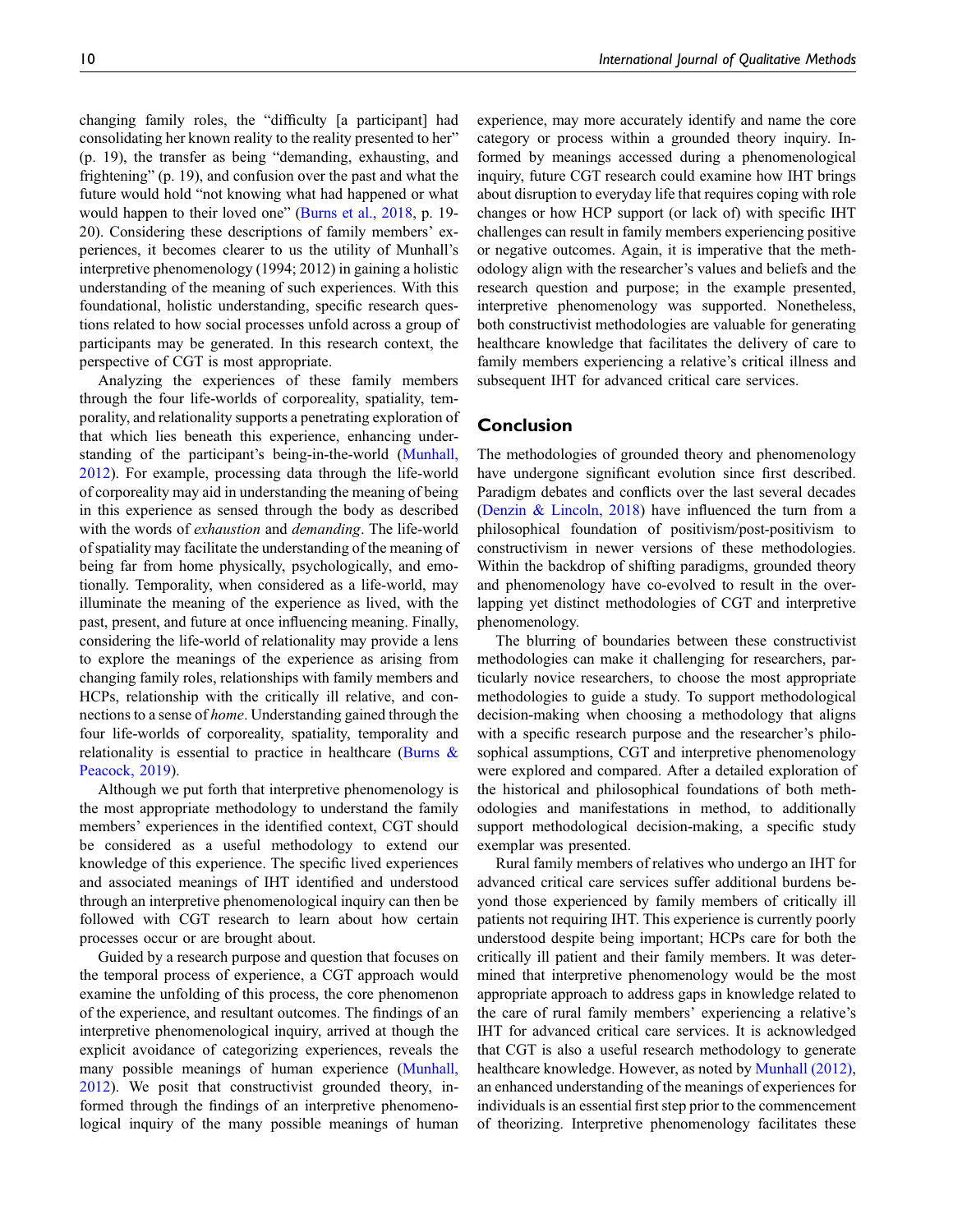initial understandings and, thus, provides an essential first step to the ongoing development of knowledge and theories grounded in experience.

#### Declaration of conflicting interests

The author(s) declared no potential conflicts of interest with respect to the research, authorship, and/or publication of this article.

#### Funding

The author(s) received financial support from College of Nursing Advancement Fund, University of Saskatchewan for the publication of this article.

### ORCID iD

Margie Burns **b** <https://orcid.org/0000-0001-8314-6440>

#### **References**

- <span id="page-10-19"></span>Aho, K. A. (2005). The missing dialogue between Heidegger and Merleau-Ponty: On the importance of the Zollikon seminars. *Body* & Society, 11(2), 1–23. <https://doi.org/10.1177/1357034X05052459>
- <span id="page-10-18"></span>Aho, K. A. (2009). Heidegger's neglect of the body. State University of New York Press.
- <span id="page-10-11"></span>Alvesson, M., & Skoldberg, K. (2018). Reflexive methodology: New vistas for qualitative research (3rd ed.). Sage.
- <span id="page-10-5"></span>Annells, M. (1996a). Grounded theory method: Philosophical perspectives, paradigm of inquiry, and postmodernism. Qualitative Health Research, 6(3), 379-393.
- <span id="page-10-6"></span>Annells, M. (1996b). Hermeneutic phenomenology: Philosophical perspectives and current use in nursing research. Journal of Advanced Nursing, 23(4), 705–713. [https://doi.org/10.1111/j.](https://doi.org/10.1111/j.1365-2648.1996.tb00041.x) [1365-2648.1996.tb00041.x](https://doi.org/10.1111/j.1365-2648.1996.tb00041.x)
- <span id="page-10-13"></span>Annells, M. (1999). Phenomenology revisited. Evaluating phenomenology: Usefulness, quality and philosophical foundations. Nurse Researcher, 6(3), 5-19.
- <span id="page-10-9"></span>Berthelsen, C. B., Lindhardt, T., & Frederiksen, K. (2017). A discussion of differences in preparation, performance and postreflections in participant observations within two grounded theory approaches. Scandinavian Journal of Caring Sciences, 31(2), 413–420. <https://doi.org/10.1111/scs.12353>
- <span id="page-10-12"></span>Blumer, H. (1969). The methodological position of symbolic interactionalism. In H. Blumer (Ed), Symbolic interactionalism: Perspective and method (pp. 1–21). Prentice-Hall.
- <span id="page-10-24"></span>Burns, M., McInnis-Perry, G., MacQuarrie, C., & Murray, C. (2018). Anticipating the awakening: The lived experience of families of patients undergoing successful targeted temperature management after cardiac arrest. Canadian Journal of Critical Care Nursing, 29(1), 17–24. [https://www.caccn.ca/canadian-journal](https://www.caccn.ca/canadian-journal-of-critical-care-nursing/)[of-critical-care-nursing/](https://www.caccn.ca/canadian-journal-of-critical-care-nursing/)
- <span id="page-10-17"></span>Burns, M., & Peacock, S. (2019). Interpretive phenomenological methodologists in nursing: A critical analysis and comparison. Nursing Inquiry, 26(2), 1-10. <https://doi.org/10.1111/nin.12280>
- <span id="page-10-23"></span>Burns, M., & Petrucka, P. (2020). Interfacility transfers for advanced critical care services: Impacts on rural families. Nursing in

Critical Care, 25(3), 179-191. [https://doi.org/10.1111/nicc.](https://doi.org/10.1111/nicc.12487) [12487](https://doi.org/10.1111/nicc.12487)

- <span id="page-10-14"></span>Carman, T. (2006). The principle of phenomenology. In C. B. Guignon (Ed), The Cambridge companion to Heidegger (2nd ed., pp. 97–119). Cambridge University Press.
- <span id="page-10-21"></span><span id="page-10-15"></span>Charmaz, K. (2014). Constructing grounded theory. Sage.
- Charmaz, K. (2017). Constructivist grounded theory. The Journal of Positive Psychology, 12(3), 299–300. [https://doi.org/10.1080/](https://doi.org/10.1080/17439760.2016.1262612) [17439760.2016.1262612](https://doi.org/10.1080/17439760.2016.1262612)
- <span id="page-10-4"></span>Charmaz, K., & Bryant, A. (2010). Grounded theory. In P. Peterson, E. Baker, & B. McGaw (Eds), International Encyclopedia of Education (3rd ed., pp. 406–412). Elsevier Ltd.
- <span id="page-10-2"></span>Charmaz, K., & Thornberg, R. (2020). The pursuit of quality in grounded theory. Qualitative research in psychology. Advanced online publication. [https://doi.org/10.1080/14780887.2020.](https://doi.org/10.1080/14780887.2020.1780357) [1780357](https://doi.org/10.1080/14780887.2020.1780357)
- <span id="page-10-0"></span>Charmaz, K., Thornberg, R., & Keane, E. (2018). Evolving grounded theory and social justice inquiry. In N. K. Denzin, & Y. S. Lincoln (Eds), The Sage handbook of qualitative research (5th ed., pp. 411–443). Sage.
- <span id="page-10-8"></span>Creswell, J. W., & Creswell, J. D. (2018). Research design: Qualitative, quantitative, and mixed methods approaches (5th ed.). Sage.
- <span id="page-10-20"></span>Crowther, S., Ironside, P., Spence, D., & Smythe, L. (2017). Crafting stories in hermeneutic phenomenology research: A methodological device. Qualitative Health Research, 27(6), 826–835. <https://doi.org/10.1177/1049732316656161>
- <span id="page-10-7"></span>Cutcliffe, J. R. (2000). Methodological issues in grounded theory. Journal of Advanced Nursing, 31(6), 1476-1484. [https://doi.](https://doi.org/10.1046/j.1365-2648.2000.01430.x) [org/10.1046/j.1365-2648.2000.01430.x](https://doi.org/10.1046/j.1365-2648.2000.01430.x)
- <span id="page-10-16"></span>Da Graça Oliveira Crossetti, M., Oliveira de Goes, M. G., & de Brum, C. N. (2016). Application of constructivist grounded theory in nursing research. The Qualitative Report, 21(13), 48–53.
- <span id="page-10-25"></span>Dahlstrom, M. F. (2014). Using narratives and storytelling to communicate science with nonexpert audiences. Proceedings of the National Academy of Sciences of the United States of America, 111(supplement 4), 13614–13620. [https://doi.org/10.](https://doi.org/10.1073/pnas.1320645111) [1073/pnas.1320645111](https://doi.org/10.1073/pnas.1320645111)
- <span id="page-10-22"></span>Davidson, J. E., Jones, C. J., & Bienvenu, O. J. (2012). Family response to critical illness: Postintensive care syndrome-family. Critical Care Medicine, 40(2), 618–624. [https://doi.org/10.](https://doi.org/10.1097/CCM.0b013e318236ebf9) [1097/CCM.0b013e318236ebf9](https://doi.org/10.1097/CCM.0b013e318236ebf9)
- <span id="page-10-3"></span>Denzin, N. K., & Lincoln, Y. S. (2018). The discipline and practice of qualitative research. In N. K. Denzin, & Y. S. Lincoln (Eds), The SAGE handbook of qualitative research (5th ed., pp. 1–26). Sage.
- <span id="page-10-1"></span>Dowling, M. (2007). From Husserl to van Manen. A review of different phenomenological approaches. International Journal of Nursing Studies, 44(1), 131–142. [https://doi.org/10.1016/j.](https://doi.org/10.1016/j.ijnurstu.2005.11.026) [ijnurstu.2005.11.026](https://doi.org/10.1016/j.ijnurstu.2005.11.026)
- <span id="page-10-10"></span>Duchscher, J. E, B., & Morgan, D. (2004). Grounded theory: Reflections on the emergence vs. forcing debate. Journal of Advanced Nursing, 48(6), 605–612. [https://doi.org/10.1111/j.](https://doi.org/10.1111/j.1365-2648.2004.03249.x) [1365-2648.2004.03249.x](https://doi.org/10.1111/j.1365-2648.2004.03249.x)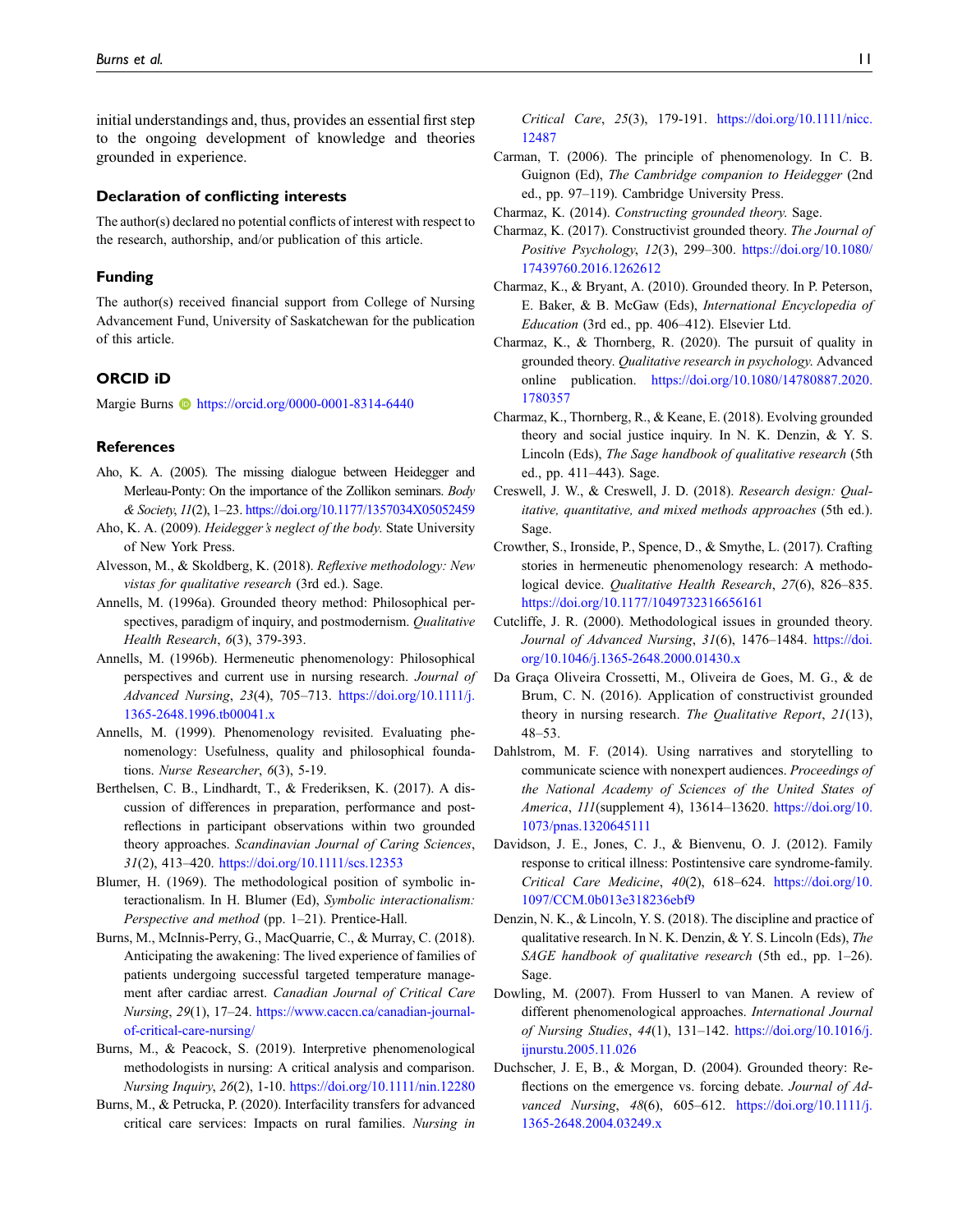- <span id="page-11-17"></span>Fjelland, R., & Gjengedal, E. (1994). A theoretical foundation for nursing as a science. In P. Benner (Ed), Interpretive phenomenology: Embodiment, caring, and ethics in health and illness (pp. 3–25). Sage.
- <span id="page-11-4"></span>Giorgi, A. (2009). The descriptive phenomenological method in psychology: A modified Husserlian approach. Duquesne University Press.
- <span id="page-11-7"></span>Glaser, B. G., & Strauss, A. L. (1967). The discovery of grounded theory: Strategies for qualitative research. Aldine Publishing Company.
- <span id="page-11-0"></span>Green, R. (2014). Kissing frogs: Finding the right phenomenologist for framing qualitative inquiry in nursing. In M. DeChesnay (Ed), Nursing research using phenomenology: Qualitative designs and methods in nursing (pp. 113–130). Springer.
- <span id="page-11-13"></span>Guignon, C. B. (2006). Introduction. In C. B. Guignon (Ed), The Cambridge companion to Heidegger (2nd ed., pp. 1–41). Cambridge University Press.
- <span id="page-11-23"></span>Harvey, M. A., & Davidson, J. E. (2016). Postintensive care syndrome: Right care, right now and later. Critical Care Medicine, 44(2), 381–385. <https://doi.org/10.1097/CCM.0000000000001531>
- <span id="page-11-14"></span>Heidegger, M. (1953/2010). Being and time. (J, Stambaugh, Trans). State University of New York Press. (Original work published 1953).
- <span id="page-11-24"></span>Iwashyna, T. J. (2010). Survivorship will be the defining challenge of critical care in the 21st century. Annals of Internal Medicine, 153(3), 204–205. [https://doi.org/10.7326/0003-4819-153-3-](https://doi.org/10.7326/0003-4819-153-3-201008030-00013) [201008030-00013](https://doi.org/10.7326/0003-4819-153-3-201008030-00013)
- <span id="page-11-8"></span>Keane, E. (2015). Considering the practical implementation of constructivist grounded theory in a study of widening participation in Irish higher education. International Journal of Social Research Methodology, 18(4), 1–17. [https://doi.org/10.1080/](https://doi.org/10.1080/13645579.2014.923622) [13645579.2014.923622](https://doi.org/10.1080/13645579.2014.923622)
- <span id="page-11-28"></span>Kleiman, S. (2004). Phenomenology: to wonder and search for meanings. Nurse Researcher, 11(4), 7–19.
- <span id="page-11-6"></span>Koch, T. (1995). Interpretive approaches in nursing research: The influence of Husserl and Heidegger. Journal of Advanced Nursing, 21(5), 827–836. [https://doi.org/10.1046/j.1365-2648.](https://doi.org/10.1046/j.1365-2648.1995.21050827.x) [1995.21050827.x](https://doi.org/10.1046/j.1365-2648.1995.21050827.x)
- <span id="page-11-21"></span>Leonard, V. W. (1989). A Heideggerian phenomenologic perspective on the concept of the person. Advances in Nursing Science, 11(4), 40–55. <https://doi.org/10.1097/00012272-198907000-00008>
- <span id="page-11-15"></span>Leonard, V. W. (1994). A Heideggerian phenomenological perspective on the concept of the person. In P. Benner (Ed), *In*terpretive phenomenology: Embodiment, caring, and ethics in health and illness (pp. 43-63). Sage.
- <span id="page-11-1"></span>Lincoln, Y. S., Lynham, S. A., & Guba, E. G. (2018). Paradigmatic controversies, contradictions, and emerging confluences, revisited. In N. K. Denzin, & Y. S. Lincoln (Eds), The Sage handbook of qualitative research (5th ed., pp. 108-150). Sage.
- <span id="page-11-2"></span>Mackey, S. (2005). Phenomenological nursing research: Methodological insights derived from Heidegger's interpretive phenomenology. International Journal of Nursing Studies, 42(2), 179–186. <https://doi.org/10.1016/j.ijnurstu.2004.06.011>

<span id="page-11-25"></span>Marra, A., Pandharipande, P. P., Girard, T. D., Patel, M. B., Hughes, C. G., Jackson, J. C., Thompson, J. L., Chandrasekhar, R., Ely, E. W., & Brummel, N. E. (2018). Co-occurrence of postintensive care syndrome problems among 406 survivors of critical illness. Critical Care Medicine, 46(9), 1393–1401. <https://doi.org/10.1097/CCM.0000000000003218>

<span id="page-11-22"></span><span id="page-11-19"></span>Mason, J. (2017). Qualitative researching (3rd ed.). Sage.

- Matua, G. A., & Van Der Wal, D. M. (2015). Differentiating between descriptive and interpretive phenomenological research approaches. Nurse Researcher, 22(6), 22–27. [https://doi.org/10.](https://doi.org/10.7748/nr.22.6.22.e1344) [7748/nr.22.6.22.e1344](https://doi.org/10.7748/nr.22.6.22.e1344)
- <span id="page-11-26"></span>McConnell, B., & Moroney, T. (2015). Involving relatives in ICU patient care: Critical care nursing challenges. Journal of Clinical Nursing, 24(7/8), 991–998. [https://doi.org/10.1111/](https://doi.org/10.1111/jocn.12755) [jocn.12755](https://doi.org/10.1111/jocn.12755)
- <span id="page-11-27"></span>McKiernan, M., & McCarthy, G. (2010). Family members' lived experience in the intensive care unit: A phemenological study. Intensive & Critical Care Nursing, 26(5), 254–261. [https://doi.](https://doi.org/10.1016/j.iccn.2010.06.004) [org/10.1016/j.iccn.2010.06.004](https://doi.org/10.1016/j.iccn.2010.06.004)
- <span id="page-11-11"></span>Mills, J., Bonner, A., & Francis, K. (2006a). Adopting a constructivist approach to grounded theory: Implications for research design. International Journal of Nursing Practice, 12(1), 8–13. [https://](https://doi.org/10.1111/j.1440-172X.2006.00543.x) [doi.org/10.1111/j.1440-172X.2006.00543.x](https://doi.org/10.1111/j.1440-172X.2006.00543.x)
- <span id="page-11-12"></span>Mills, J., Bonner, A., & Francis, K. (2006b). The development of constructivist grounded theory. International Journal of Qualitative Methods, 5(1), 25–35. [https://doi.org/10.1177/](https://doi.org/10.1177/160940690600500103) [160940690600500103](https://doi.org/10.1177/160940690600500103)
- <span id="page-11-18"></span>Mruck, K., & Mey, G. (2019). Grounded theory methodology and self-reflexivity in the qualitative research process. In A. Bryant, & K. Charmaz (Eds), The SAGE handbook of current developments in grounded theory (pp. 470–496). Sage. [https://doi.](https://doi.org/10.4135/9781526485656.n25) [org/10.4135/9781526485656.n25](https://doi.org/10.4135/9781526485656.n25)
- <span id="page-11-3"></span>Munhall, P. L. (1989). Philosophical ponderings on qualitative research methods in nursing. Nursing Science Quarterly, 2(1), 20–28.
- <span id="page-11-20"></span>Munhall, P. L. (1994). Revisioning phenomenology: Nursing and health science research. National League for Nursing Press.
- <span id="page-11-5"></span>Munhall, P. L. (2012). A phenomenological method. In P. L. Munhall (Ed), Nursing research: A qualitative perspective (5th ed., pp. 113–175). Jones & Bartlett Learning.
- <span id="page-11-16"></span>Orbanic, S. D. (1999). The Heideggerian view of person: A perspective conducive to the therapeutic encounter. Archives of Psychiatric Nursing, 13(3), 137–144.
- <span id="page-11-29"></span>Polit, D. F., & Beck, C. T. (2017). Nursing research: Generating and assessing evidence for practice (10th ed.). Wolters Kluwer.
- <span id="page-11-10"></span>Racher, F. E., & Robinson, S. (2002). Are phenomenology and postpositivism strange bedfellows?. Western Journal of Nursing Research, 25(5), 464–491. [https://doi.org/10.1177/](https://doi.org/10.1177/0193945903253909) [0193945903253909](https://doi.org/10.1177/0193945903253909)
- <span id="page-11-9"></span>Reay, G., Raffin, B. S., & Rankin, J. A. (2016). Staying theoretically sensitive when conducting grounded theory research. Nurse Researcher, 24(1), 26–30. [https://doi.org/10.7748/nr.2016.](https://doi.org/10.7748/nr.2016.e1445) [e1445](https://doi.org/10.7748/nr.2016.e1445)